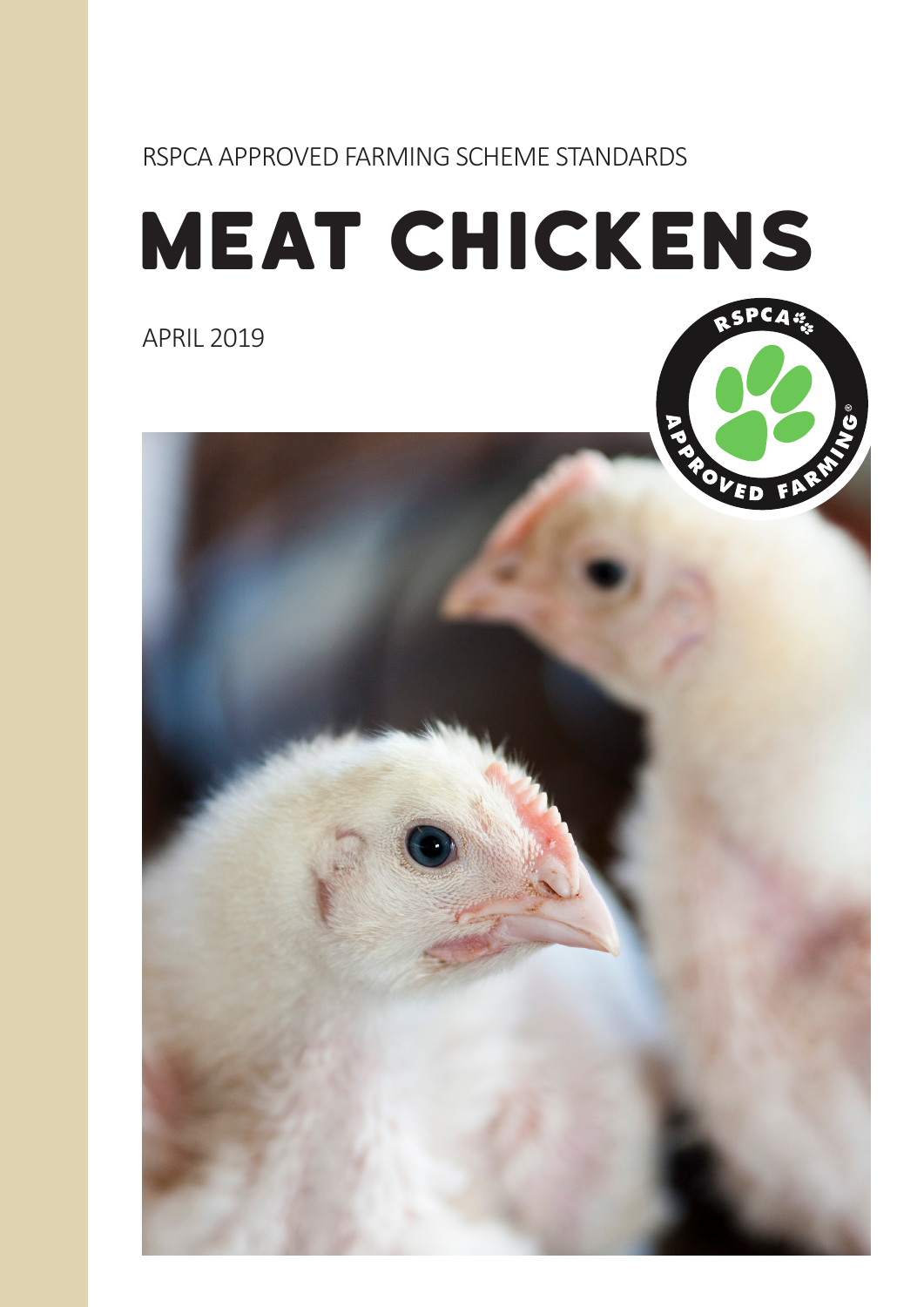*RSPCA Approved Farming Scheme Standards - Meat Chickens* Implementation date: 1 March 2020

Previous editions: May 2013 January 2013 September 2010 January 2010



RSPCA Australia PO Box 265 Deakin West ACT 2600 T 02 6282 8300<br>E approvedfarm approvedfarming@rspca.org.au W www.rspca.org.au

© RSPCA Australia 2019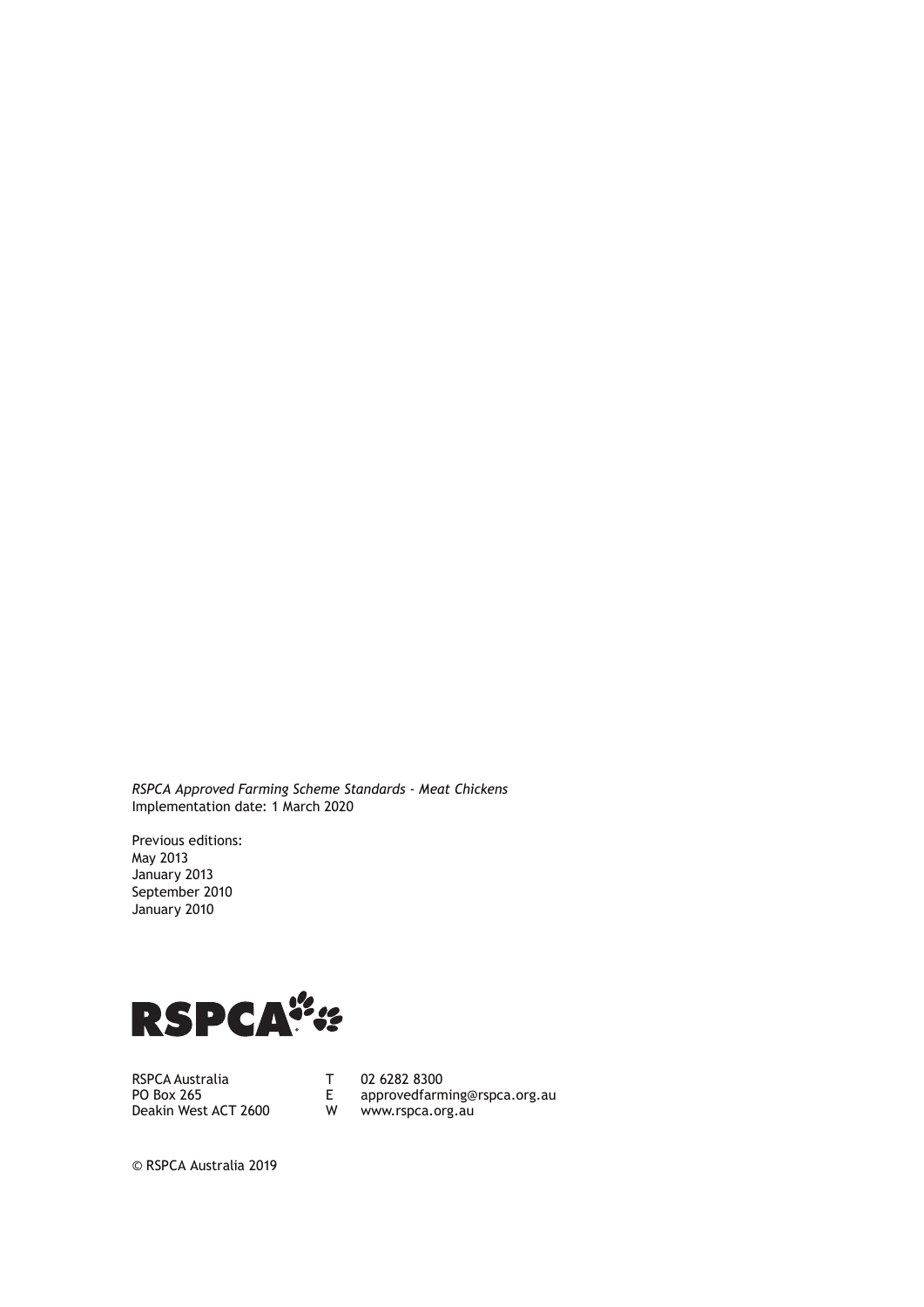# **TABLE OF CONTENTS**

|              | Principles underpinning the RSPCA Approved Farming Scheme Standards5                      |
|--------------|-------------------------------------------------------------------------------------------|
|              |                                                                                           |
|              |                                                                                           |
|              |                                                                                           |
|              |                                                                                           |
|              |                                                                                           |
| 1            |                                                                                           |
|              | Training and competency (on-farm, during catching, during transport, at the abattoir)  11 |
|              |                                                                                           |
|              |                                                                                           |
|              |                                                                                           |
| $\mathbf{2}$ |                                                                                           |
|              |                                                                                           |
|              |                                                                                           |
|              |                                                                                           |
|              |                                                                                           |
|              |                                                                                           |
|              |                                                                                           |
| 3            |                                                                                           |
|              |                                                                                           |
|              |                                                                                           |
|              |                                                                                           |
|              |                                                                                           |
| 4            |                                                                                           |
|              |                                                                                           |
|              |                                                                                           |
| 5            |                                                                                           |
|              |                                                                                           |
|              |                                                                                           |
|              |                                                                                           |
|              |                                                                                           |
|              |                                                                                           |
|              |                                                                                           |
|              |                                                                                           |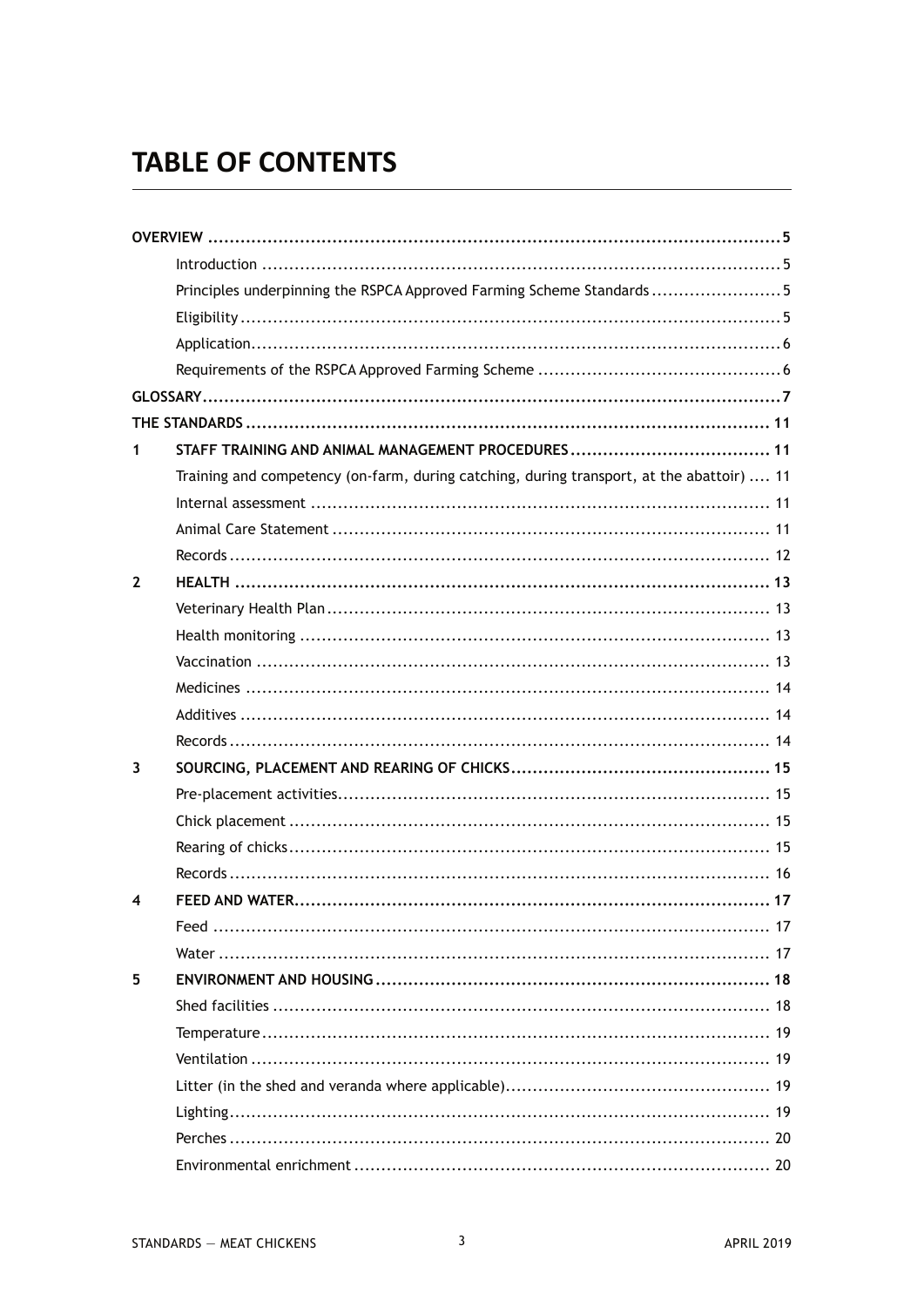| 6  |                                                                                  |  |
|----|----------------------------------------------------------------------------------|--|
| 7  |                                                                                  |  |
| 8  |                                                                                  |  |
|    |                                                                                  |  |
| 9  |                                                                                  |  |
|    |                                                                                  |  |
| 10 | ANIMAL HANDLING (on-farm, during catching, during transport, at the abattoir) 27 |  |
| 11 | EUTHANASIA (on-farm, during catching, during transport, at the abattoir)  28     |  |
| 12 |                                                                                  |  |
|    |                                                                                  |  |
|    |                                                                                  |  |
|    |                                                                                  |  |
|    |                                                                                  |  |
|    |                                                                                  |  |
|    |                                                                                  |  |
| 13 |                                                                                  |  |
|    |                                                                                  |  |
|    |                                                                                  |  |
|    |                                                                                  |  |
|    |                                                                                  |  |
|    |                                                                                  |  |
|    |                                                                                  |  |
|    |                                                                                  |  |
|    |                                                                                  |  |
|    |                                                                                  |  |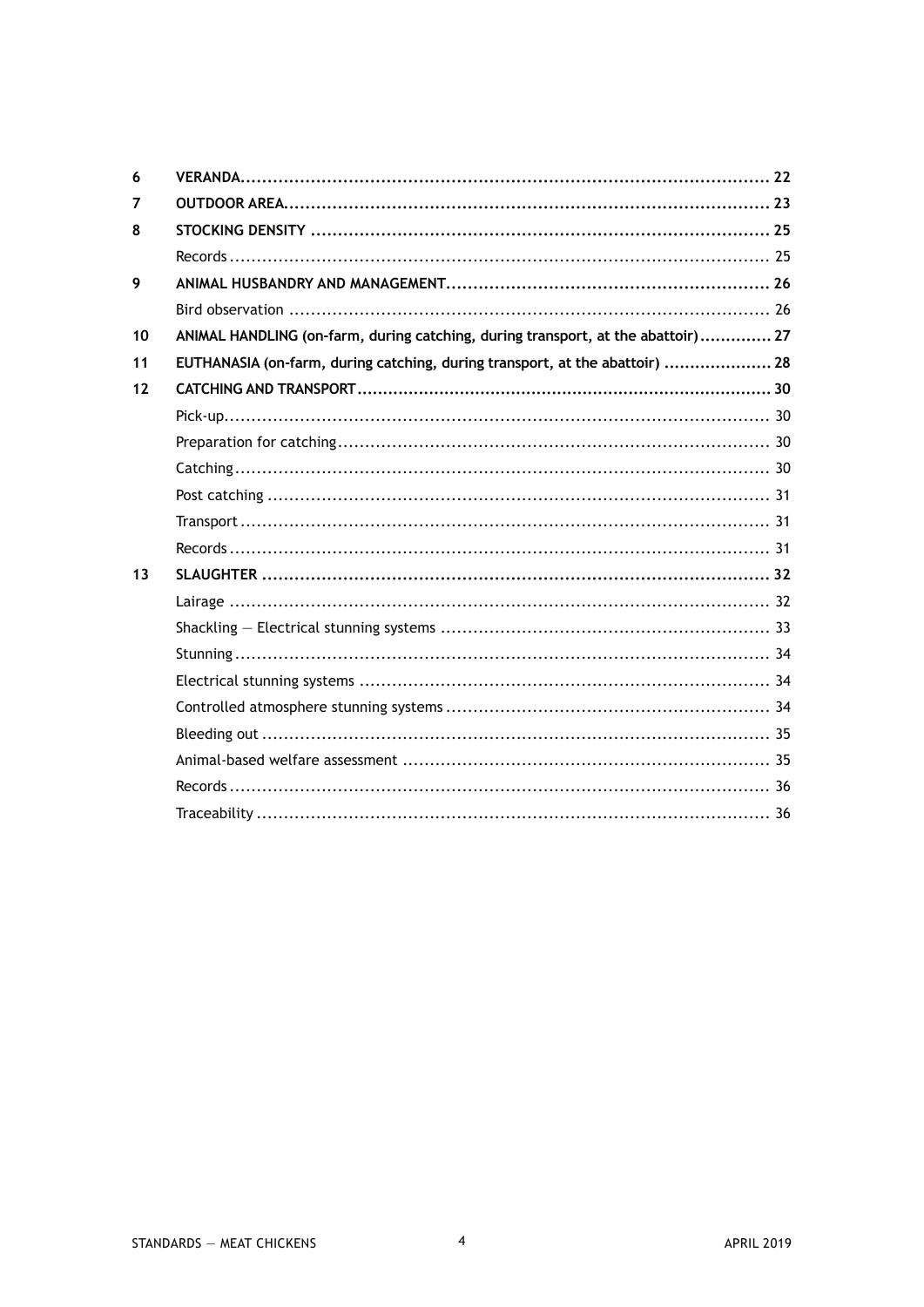# **OVERVIEW**

#### **Introduction**

The RSPCA established the Approved Farming Scheme as part of its efforts to continuously improve the lives of Australia's farmed animals. The RSPCA Approved Farming Scheme is a not-for-profit program that works by:

- establishing animal welfare standards that go beyond regulatory requirements
- enabling differentiation and marketing of products from RSPCA Approved farms
- offering consumers a higher animal welfare alternative.

The *RSPCA Approved Farming Scheme Standards – Meat Chickens* (from here on referred to as "the Standards") outline production practices and animal welfare requirements that aim to meet the animal's behavioural and physiological needs and are designed to assist the industry to continually improve and demonstrate good animal welfare outcomes.

These Standards take into consideration RSPCA Australia policy, available scientific research, current legislation applied in Australia, codes of practice, government standards and guidelines for animal welfare, veterinary, technical and producer advice, as well as current industry good practice.

#### **Principles underpinning the RSPCA Approved Farming Scheme Standards**

The Standards are underpinned by the principles of the 'Five Freedoms':

- Freedom from hunger and thirst: by ready access to fresh water and a diet to maintain full health and vigour
- Freedom from discomfort: by providing an appropriate environment including shelter and a comfortable resting area
- Freedom from pain, injury or disease: by prevention, rapid diagnosis and treatment
- Freedom to express normal behaviour: by providing sufficient space, proper facilities and company of the animal's own kind
- Freedom from fear and distress: by ensuring conditions and treatment which avoid mental suffering.

In addition, the Scheme aims to provide enhanced animal welfare by presenting the animal with opportunities to experience positive, rather than neutral or negative welfare states. Covering both behavioural and physiological needs, these principles provide a comprehensive framework for the assessment of chicken welfare.

The Scheme requires that those responsible for the care of chickens provide:

- caring and responsible planning and management
- skilled, knowledgeable and conscientious stockpersonship
- appropriate environmental design and management
- considerate handling and transport
- humane slaughter.

#### **Eligibility**

These Standards apply to meat chickens kept for meat production in eligible systems in Australia. Systems eligible under the RSPCA Approved Farming Scheme must meet the specifications of the Standards.

Eligible housing systems under the Scheme include:

- *• indoor systems* where chickens are housed within a shed (with or without access to a veranda) which meets the specifications of these Standards
- *• indoor systems* where chickens are housed within a shed (with or without access to a veranda) which meets the specifications of these Standards and have, by choice, access to an outdoor area which does not meet the outdoor specifications of these Standards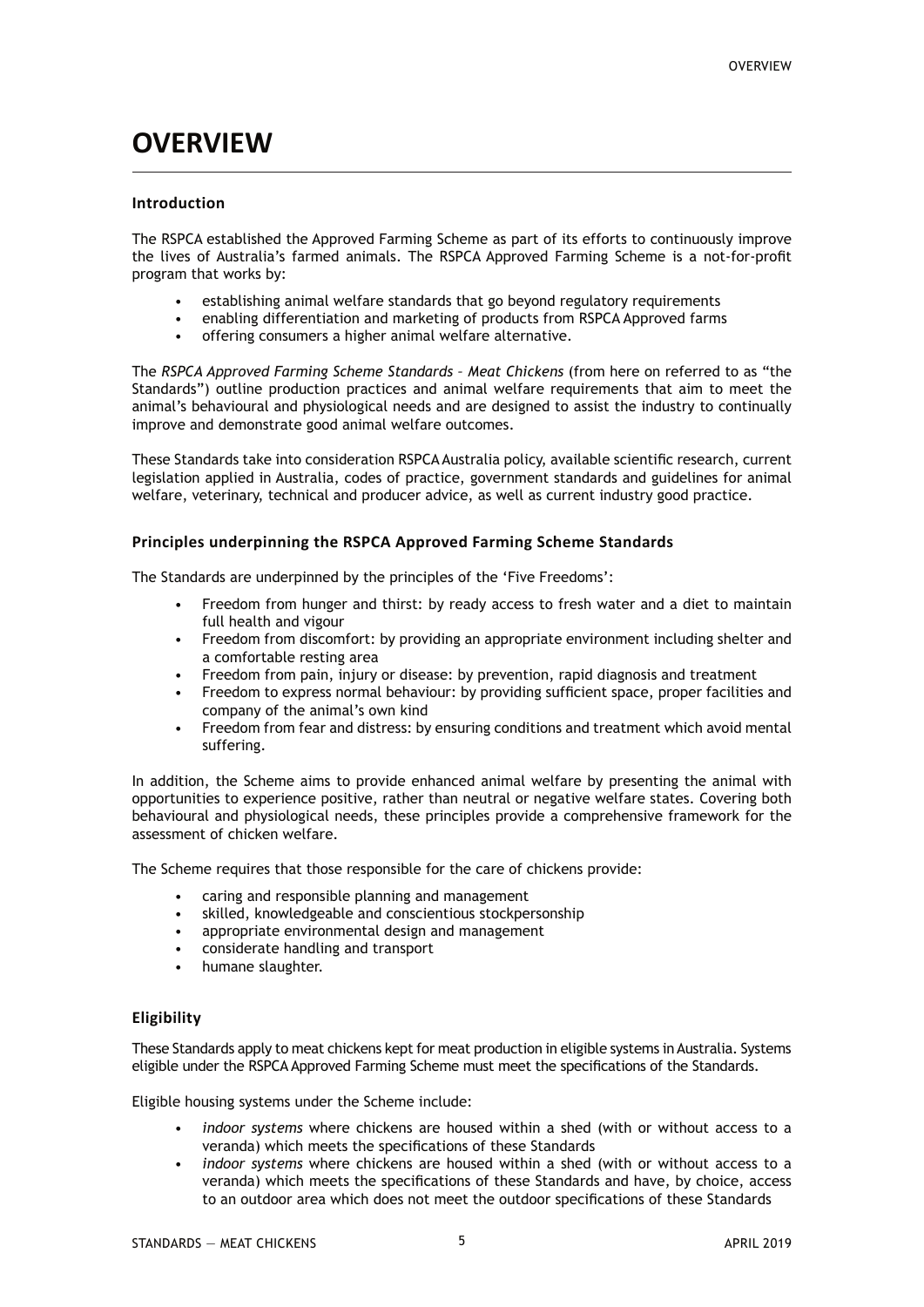*• outdoor systems* where chickens are housed within a shed (with or without access to a veranda) and have, by choice, access to an outdoor area, with both shed and outdoor area meeting the specifications of these Standards.

Products that are eligible for approval under the RSPCA Approved Farming Scheme must be derived from meat chickens reared, housed, transported and slaughtered in accordance with these Standards.

Eligible systems may operate in parallel with non-eligible systems; however, appropriate separation and traceability arrangements must be in place to ensure that chickens and chicken products associated with the Scheme are clearly identified.

Licensees are responsible for ensuring that the farming system, in addition to meeting the Standards, also meets the labelling (production descriptor) requirements of the industry and/or retailer as well as all relevant legislative labelling requirements.

RSPCA Australia has the discretion to determine the suitability or eligibility of the system as applicable within the context of the Scheme.

#### **Application**

The documentation that supports the RSPCA Approved Farming Scheme consists of:

- *• Operations Manual* which details the operation of the Scheme for both Approved producers and Licensees, including the application process and the Assessment procedures
- *• Standards and glossary* (specific to each species) which provide the requirements for the rearing, handling, housing, transport and/or slaughter of the species
- *• Traceability policy* which outlines chain of custody requirements for the Scheme
- *• Information notes* (specific to each species) which provide information about a range of aspects relating to species-specific standards and to the production process generally.

#### **Requirements of the RSPCA Approved Farming Scheme**

It is a requirement of participants in the Scheme that:

- 1. The *RSPCA Approved Farming Scheme Standards Meat chickens* are complied with.
- 2. The requirements in the relevant state or territory legislation applicable to the farming enterprise are complied with, including but not limited to animal welfare, animal health, water and land use, environmental impact management and monitoring, effluent management, biosecurity, transportation, processing, food safety and product labelling.

 RSPCA Australia has the discretion to request proof of compliance with regulatory requirements through the provision of documentation from the relevant local council, state/territory government, quality assurance program or other appropriate body.

- 3. The following documents are to be completed and reviewed on an annual basis and made available to RSPCA Australia at any time:
	- *• Animal Care Statement* specifying general management and standard operating procedures
	- *• Veterinary Health Plan* specifying animal health management procedures.

 Existing quality assurance manuals for other programs or accreditation schemes and/or existing standard operating procedures, and records to support production activities may be utilised to meet the requirements of these Standards, provided the specific provisions in these Standards are demonstrated. Equivalence is determined by RSPCA Australia.

- 4. Each enterprise nominate a dedicated person (or persons) who has:
	- responsibility for the operation of the enterprise
	- responsibility for overseeing the management and application of the requirements of the scheme.

The owner of the birds raised under the RSPCA Approved Farming Scheme has the final responsibility for ensuring the welfare of the birds and on-going compliance with these Standards.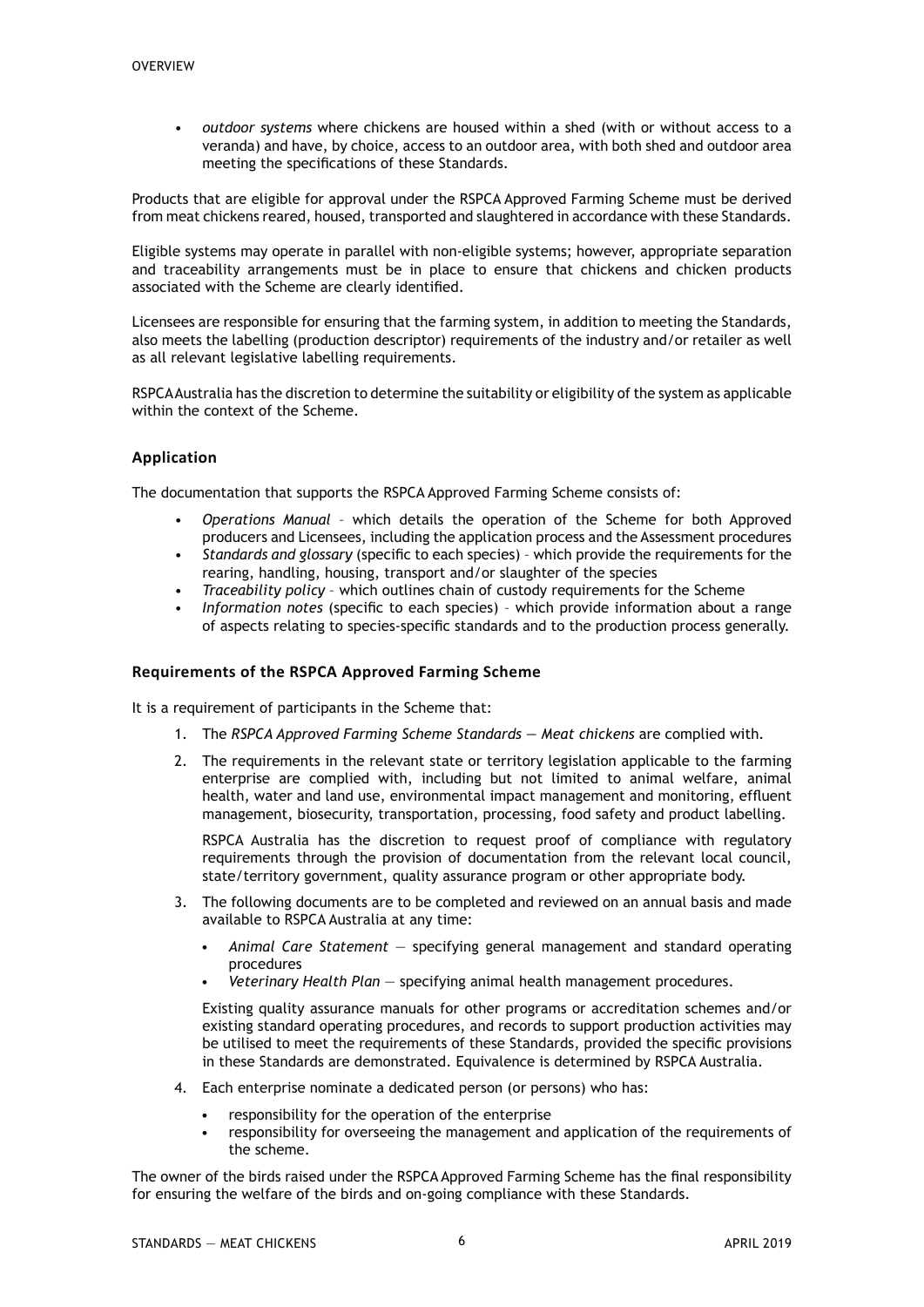## **GLOSSARY**

**NOTE:** The glossary defines words/phrases highlighted in bold within the Standards and which form part of the requirement(s) of the relevant standard.

- **abattoir** A facility where animals are slaughtered for the purpose of food for human consumption.
- **ammonia readings** Measurements of ammonia concentration at bird head height using an ammonia meter or ammonia test paper at locations representative of litter condition in the shed.
	- **antimicrobial** An agent that kills or stops the growth of microorganisms such as bacteria, viruses, fungi, and parasites. Antimicrobials may be used therapeutically for the treatment of a diagnosed disease or they may be used to prevent the occurrence or spread of disease. Ionophores and non-ionophore coccidiostats are a subcategory of antimicrobials. They are not used in human medicine but are used in meat chickens to kill or inhibit protozoal infections. For the purpose of these Standards, the term 'antimicrobial' excludes anthelmintics, antiseptics, disinfectants, essential oils, feed enzymes, prebiotics, probiotics, and organic acids.
		- **barrier** Partition within the shed designed to prevent bird movement between or across the sections of the shed separated by the partition.
		- **batch** A group of birds of the same or similar age raised together within the same usable area of a shed until pick-up. Where two or more groups of birds are housed within the same shed, each group of birds must have equipment (drinkers, feeders, perches, enrichment) that operates independently of the other batch(es) for each group to be considered a batch. A batch, in the context of slaughter, refers to a group of birds slaughtered together.
	- **brood area** Area in the shed in which chicks are placed and contained for at least the first 7 days and no longer than 14 days (unless the brood area comprises the entire usable area within a shed) and in which an appropriate brooding environment and temperature is provided for the chicks.
	- **brooder barrier** Temporary partitions within the shed which are used to contain chicks within a certain area (the brood area), with the purpose of achieving an appropriate brooding environment and temperatures for the chicks.
- **brood-and-move system** A housing system whereby day-old chicks are placed and reared in one shed and then transferred at an older age to another shed for grow-out.
	- **cold stress** A condition in which a bird is unable to maintain core body temperature within the normal range during periods of cold ambient temperature resulting in core body temperature falling below the normal range. Signs of cold stress include huddling, shivering, feather fluffing, pale comb, lethargy and collapse.
	- **competent** Having the necessary knowledge, experience, skill and ability to undertake a task successfully.
- **corneal reflex** Blinking in response to touching the bird's eye.
- **electrical stunning parameters** Factors that affect the outcome of an electrical stun including voltage (V), total current (mA), frequency (Hz), average current per bird (mA), stun duration (secs) at x birds/min, and number of birds in the waterbath.
	- **entrapment/ entrapped** A situation in which a bird's body or part of its body is trapped, and the bird is unable to freely move.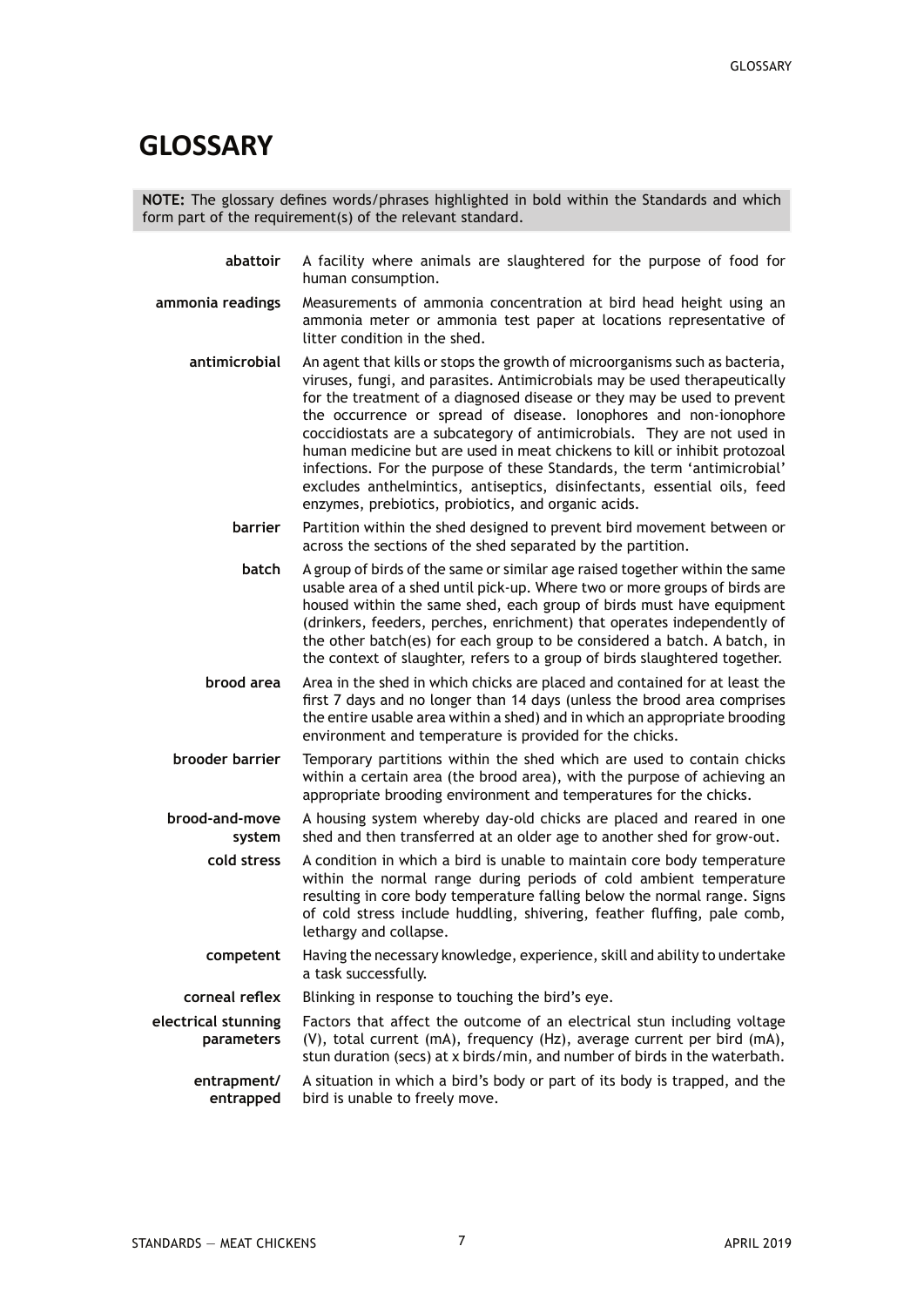| environmental<br>enrichment     | Improvement of the environment of the birds, which increases their<br>behavioural opportunities (e.g. pecking and ground-scratching) and the<br>opportunity to experience positive affective states. For birds to maintain<br>interest in environmental enrichment, the materials and/or objects must<br>be manipulable, kept clean, and changed as necessary. Environmental<br>enrichment may include, but is not limited to, organic and non-organic<br>manipulable materials such as pecking blocks, balls, and other moveable<br>objects, food items such as broccoli and cabbage, and bales of straw. |
|---------------------------------|------------------------------------------------------------------------------------------------------------------------------------------------------------------------------------------------------------------------------------------------------------------------------------------------------------------------------------------------------------------------------------------------------------------------------------------------------------------------------------------------------------------------------------------------------------------------------------------------------------|
| euthanasia/<br>euthanased       | Humanely ending the life of an animal when it is in the interest of the<br>animal's welfare and using a technique that avoids further pain, suffering<br>or distress.                                                                                                                                                                                                                                                                                                                                                                                                                                      |
| extreme weather                 | Weather event - including heavy and/or prolonged rain, hail, snow, wind,<br>or extremely high or low temperatures - that may affect the welfare of<br>the exposed bird.                                                                                                                                                                                                                                                                                                                                                                                                                                    |
| farm                            | The site at which birds are raised.                                                                                                                                                                                                                                                                                                                                                                                                                                                                                                                                                                        |
| fit for the intended<br>journey | A bird that satisfies all the criteria for catching, loading and transport:<br>strong enough to undertake the journey, can walk normally and bear<br>weight on both legs, is not emaciated or visibly dehydrated, is not blind in<br>both eyes, is not in a condition that could cause it increased pain or distress<br>during transport, and is not suffering from visible distress or injury.                                                                                                                                                                                                            |
| flight zone                     | The area around an animal that if encroached upon by a potential threat,<br>will trigger escape behaviour. This is the distance a bird will let a person<br>approach before moving away.                                                                                                                                                                                                                                                                                                                                                                                                                   |
| foot pad lesion score           | An assessment of foot pad lesions based on the <b>AssureWel scoring system</b><br>(or equivalent with such equivalence determined by RSPCA Australia):                                                                                                                                                                                                                                                                                                                                                                                                                                                     |
|                                 | $0 =$ none (no lesion/s or very small superficial lesions (1-2mm),<br>$\bullet$<br>slight discolouration in a limited area, mild hyperkeratosis<br>(thickening of the skin))<br>$1$ = mild (area affected does not extend over the entire plantar<br>٠<br>pad, substantial discolouration, dark papillae, superficial lesion,<br>and no ulceration)<br>2 = severe (greater surface of plantar pad usually affected,<br>$\bullet$<br>sometimes with lesions on toes. Deeper lesion/s with ulceration,<br>sometimes haemorrhage, scabs of significant size, severely swollen<br>foot pad)                    |
| gait score                      | An assessment of walking ability and lameness based on the Dawkins<br>gait-scoring system (or equivalent with such equivalence determined by<br>RSPCA Australia):                                                                                                                                                                                                                                                                                                                                                                                                                                          |
|                                 | $0$ = normal (bird walks at least 10 steps with ease, has regular<br>and even strides and is well-balanced)<br>1 = abnormal (bird walks abnormally for at least 10 steps with<br>$\bullet$<br>an irregular and uneven stride and is unbalanced)<br>$2$ = unacceptable (bird is reluctant to move and is unable to<br>$\bullet$<br>walk at least 10 steps before sitting down, or not able to walk)                                                                                                                                                                                                         |
| growth promotant                | Any agent, typically an antimicrobial, which is administered to increase<br>an animal's growth and production efficiency. This may be achieved<br>through an improved efficiency of feed conversion, weight gain, and/or<br>growth rate.                                                                                                                                                                                                                                                                                                                                                                   |
| heat stress                     | A condition in which a bird is unable to maintain core body temperature<br>within the normal range during periods of hot ambient temperature<br>resulting in core body temperature exceeding the normal range. Signs of<br>heat stress include loss of appetite, increased respiration rate, excessive<br>drinking, open mouth breathing, lethargy, and reluctance to move.                                                                                                                                                                                                                                |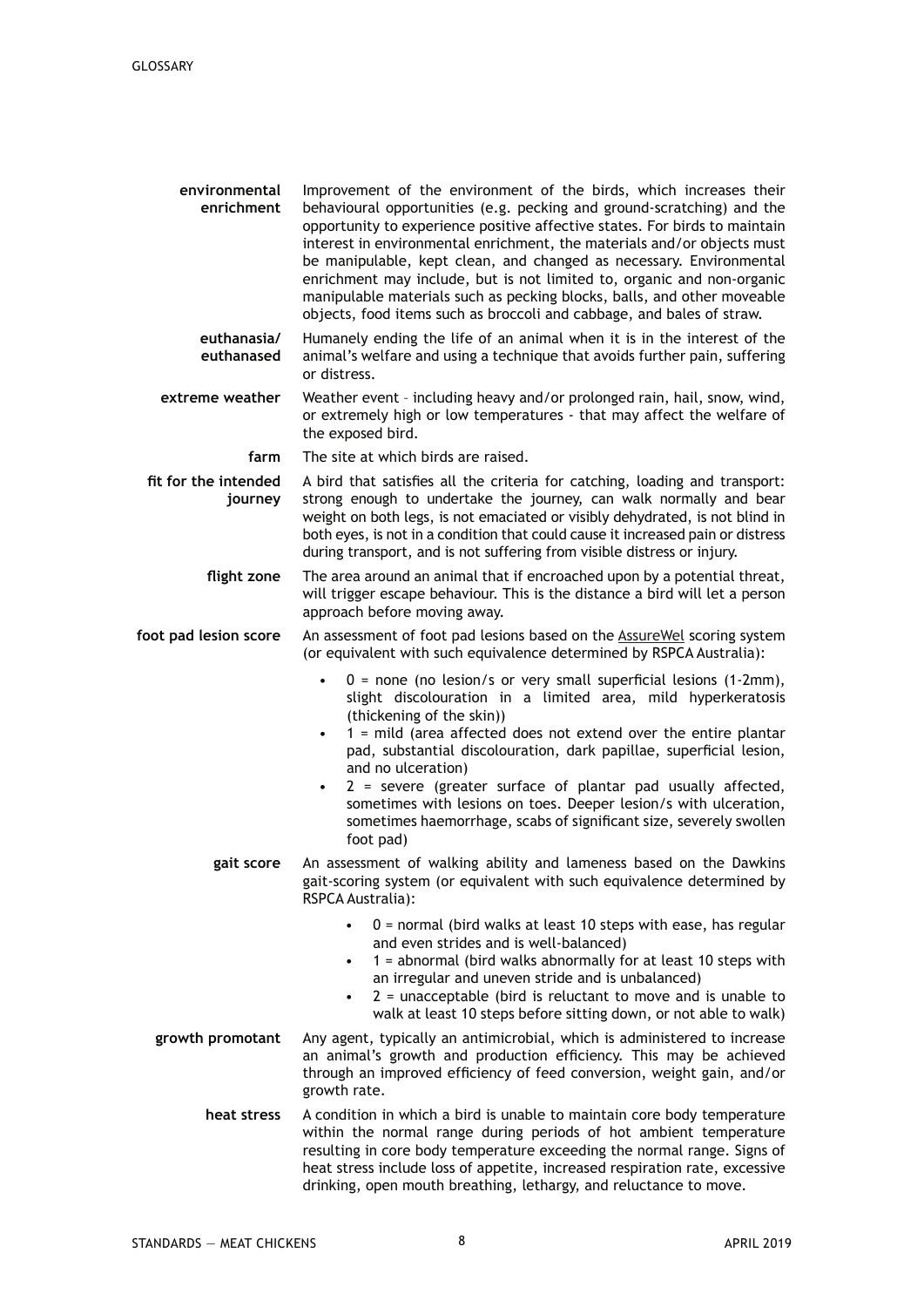| hock burn score                          | An assessment of hock burn based on the AssureWel scoring system (or<br>equivalent with such equivalence determined by RSPCA Australia):                                                                                                                                                                                                                                                                                                                                                                                                                                                                                                                                                                                                                     |
|------------------------------------------|--------------------------------------------------------------------------------------------------------------------------------------------------------------------------------------------------------------------------------------------------------------------------------------------------------------------------------------------------------------------------------------------------------------------------------------------------------------------------------------------------------------------------------------------------------------------------------------------------------------------------------------------------------------------------------------------------------------------------------------------------------------|
|                                          | $0 =$ none (no lesion/s or very small and superficial (<1mm),<br>$\bullet$<br>slight discolouration in a limited area, mild hyperkeratosis)<br>1 = mild (area affected does not extend over hock, substantial<br>discolouration, dark papillae, superficial lesion, no ulceration)<br>2 = severe (greater surface of hock affected. Deeper lesion/s<br>with ulceration, sometimes haemorrhage, scabs of significant<br>size, severely swollen area)                                                                                                                                                                                                                                                                                                          |
| lairage                                  | Designated area at the abattoir used for the purpose of holding birds just<br>prior to slaughter.                                                                                                                                                                                                                                                                                                                                                                                                                                                                                                                                                                                                                                                            |
| lameness                                 | Impaired movement or abnormal gait usually caused by bone, foot,<br>tendon, joint, or muscle issues and/or pain. Signs of lameness include<br>birds that are reluctant to walk or stand up or put weight on their legs,<br>birds that have difficulty walking, and birds with an abnormal gait.                                                                                                                                                                                                                                                                                                                                                                                                                                                              |
| Licensee                                 | An entity that has entered into a Trademark Licence Agreement with<br>RSPCA Australia and is permitted to use the RSPCA Approved Farming<br>Scheme logo on product sourced from RSPCA Approved farms.                                                                                                                                                                                                                                                                                                                                                                                                                                                                                                                                                        |
| light intensity                          | The illumance expressed in lux emitted by a light source providing the<br>full electromagnetic spectrum visible to humans.                                                                                                                                                                                                                                                                                                                                                                                                                                                                                                                                                                                                                                   |
| major reportable<br>event                | A circumstance that has a significant adverse impact on the welfare of<br>the birds. A major reportable event includes sustained at or above-trigger<br>mortality rate(s) or unusual/unexpected incidences of high mortality;<br>injury or disease including those resulting from endemic and/or exotic<br>disease outbreaks; natural events; predator incursions; infrastructure or<br>equipment failure; feed supply and/or formulation issues; transportation<br>(including chick transport mortalities); bird handling; or other circumstance<br>deemed reportable by company/producer standard operating procedures.<br>In the case of a suspected exotic animal disease, the relevant state/<br>territory government department must also be notified. |
| nictitating<br>membrane reflex           | The third eyelid slides across horizontally in response to touching the<br>bird's eye.                                                                                                                                                                                                                                                                                                                                                                                                                                                                                                                                                                                                                                                                       |
| non-mechanically<br>ventilated systems   | Housing systems that rely on natural airflow to manage air exchange, air<br>quality and bird comfort within the shed. Stirring fans may be used to<br>assist with air movement within the shed.                                                                                                                                                                                                                                                                                                                                                                                                                                                                                                                                                              |
| other mechanically<br>ventilated systems | Housing systems, other than tunnel ventilated or extractive systems,<br>that rely on the use of air inlets, stirring fans, water-based cooling (not<br>including evaporative cooling), with or without extraction fans to manage<br>air exchange, air quality and bird comfort within the shed.                                                                                                                                                                                                                                                                                                                                                                                                                                                              |
| outdoor area                             | An outside space immediately adjacent to the shed. Netting may be used<br>to cover or enclose the outdoor area.                                                                                                                                                                                                                                                                                                                                                                                                                                                                                                                                                                                                                                              |
| overhead cover                           | Artificial or natural shade and shelter (not including the shed) that is<br>provided in an outdoor area and which offers birds protection from<br>overhead predators and the sun, and is safe and easily accessible for<br>birds. Overhead cover is measured as the area directly underneath the<br>artificial structure or natural feature. Shade cast by the shed or eaves is<br>not included as satisfying the requirement for overhead cover.                                                                                                                                                                                                                                                                                                            |
| perches                                  | Structures above the floor on which birds, depending on age, step up<br>or jump on to sit, stand or roost. Typically perches are rigid horizontal<br>structures on which birds balance, although perches may be provided in<br>the form of platforms to facilitate use.                                                                                                                                                                                                                                                                                                                                                                                                                                                                                      |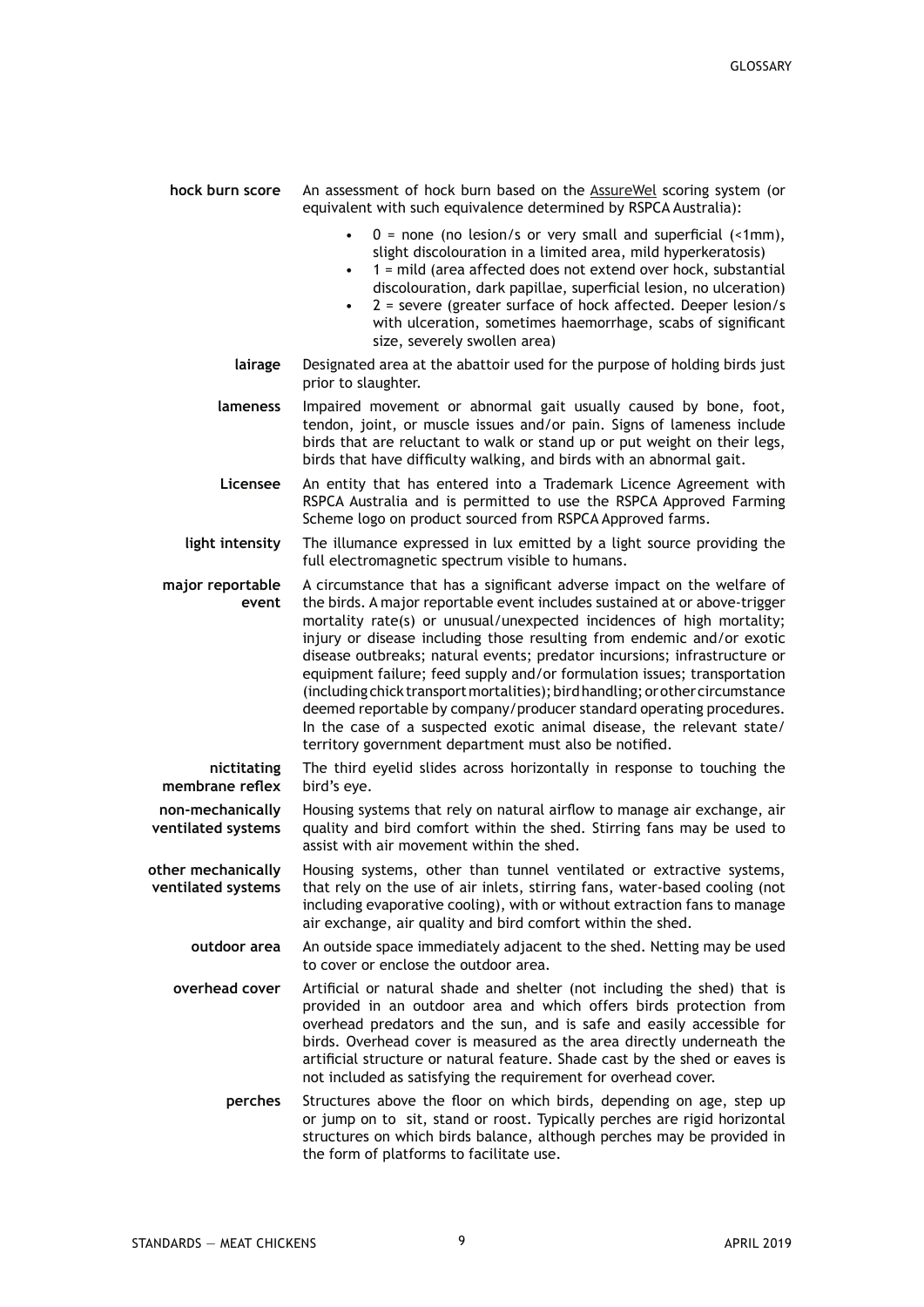- **pick-up** Removal of live birds from the shed. This includes partial or full depopulation for slaughter, or transfer of birds in a brood-and-move system.
- **placement** The action of putting a group of chicks (or birds of an older age if part of a brood-and-move system) which arrive at the farm together into a shed for brooding (or grow-out if part of a brood-and-move system). On day of placement, chicks arriving from the hatchery are considered to be 1 day old.
	- **red bird** A bird carcass which is red in colour at exit of scalder and has not had the neck cut.
		- **shed** A housing structure consisting of at least four walls and a roof that provides all birds with protection from cold, heat, wind, and rain.

**signs of unconsciousness** Indicators used at the abattoir after stunning which demonstrate that a bird is no longer aware of its surroundings and able to feel pain. Signs of unconsciousness may include an absence of spontaneous blinking, lack of corneal reflexes, no rhythmic breathing, no vocalising, no wingflapping, no swallowing, no head-shaking, no reaction to comb pinch, and no muscle tone.

- **site** The location at which one or more facilities for housing or slaughtering birds is situated.
- **split placement** The placing of more than one group of chicks (usually two) into the same shed.
- stocking density Space allowance expressed in kg/m<sup>2</sup> calculated on the basis of bird live weight and the usable area available to the number of birds in the shed.

**stun/stunned/ stunning** A procedure (or the act of carrying out a procedure) that has as its primary purpose to render the bird unconscious and insensible to pain. A stun is effective where, following the stunning procedure, the bird is unconscious and will not regain consciousness prior to cutting (bleed out) and prior to entering the scalder.

**transporter** The company responsible for a livestock transport vehicle and its driver.

**trigger level** A predetermined threshold which sets in motion a course of action to investigate and address the cause of a breach of that threshold. For flock mortality, the trigger level is ≥1% in 24 hours. For feed consumption and water consumption, the trigger level is any decline of 5% per day for two consecutive days. For stunning, the trigger level is ≤99% effectively stunned for electrical stunning systems and gas stunning systems.

**tunnel ventilated or extractive systems** Housing systems that rely on the use of air inlets, evaporative cooling and extraction fans capable of at least 1 air exchange per minute to manage air exchange, air quality and bird comfort within the shed. Stirring fans may be used to assist with air movement within the shed.

- **usable area** Littered indoor floor area.
- **veranda** A roofed area joined to the shed in which birds can forage and dust bathe. The veranda protects birds from weather extremes while still providing natural light and natural ventilation through a combination of solid and permeable (for example, wire netting) walls.
- **veterinary advice** Recommendation(s) provided by a registered veterinarian with expertise in poultry health.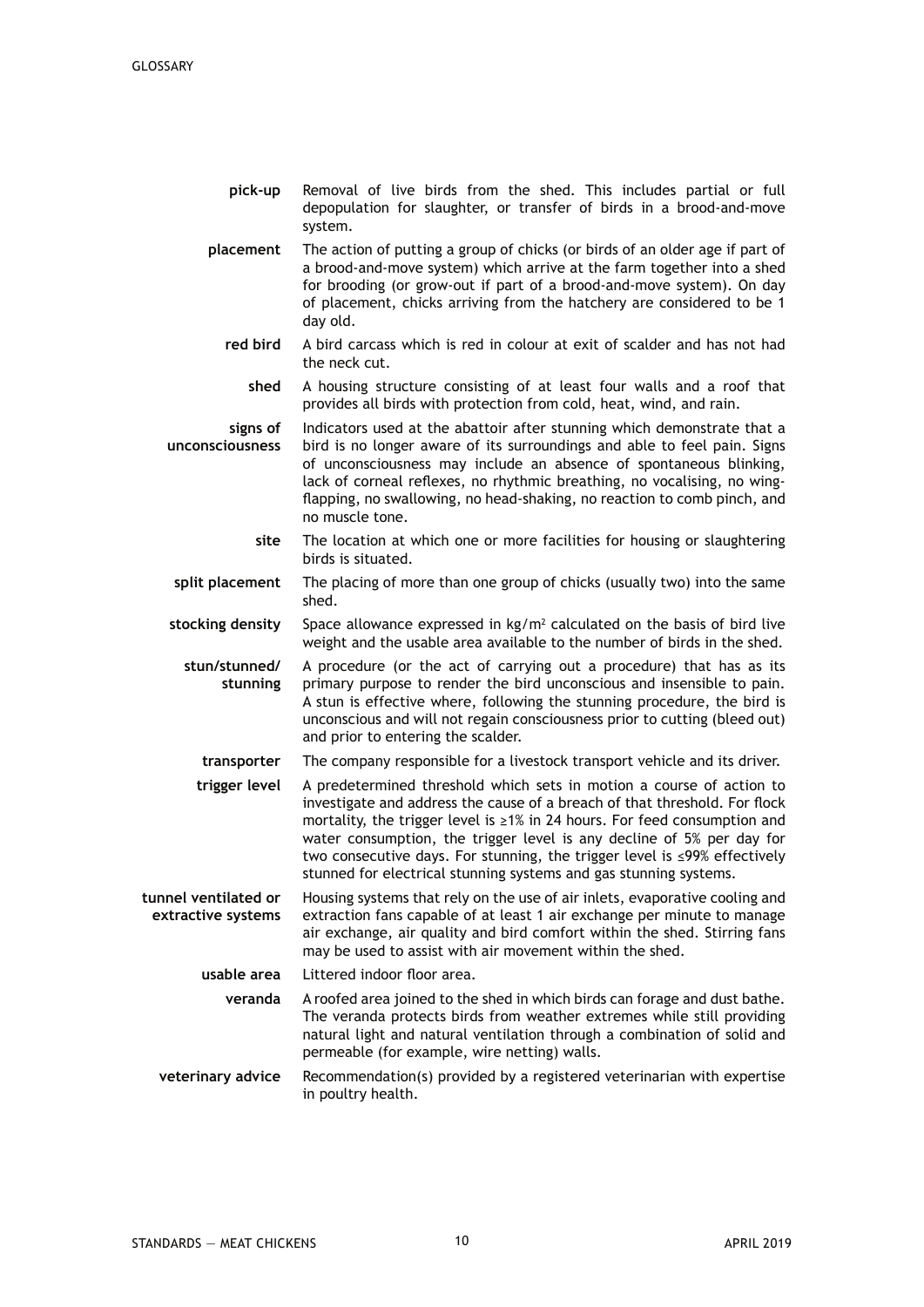# **THE STANDARDS**

**NOTE:** Words/phrases highlighted in bold within a standard form part of the requirement(s) of the relevant standard and are defined in the glossary.

### **1 STAFF TRAINING AND ANIMAL MANAGEMENT PROCEDURES**

#### **Training and competency (on-farm, during catching, during transport, at the abattoir)**

- 1.01 Persons responsible for the management and/or handling of birds must be appropriately trained and **competent** in their required tasks, including:
	- a) catching, handling, loading, transport and unloading of birds
	- b) observation of birds and identification of normal and abnormal bird behaviour
	- c) maintaining the housing environment
	- d) management, husbandry and care
	- e) recognising signs of ill-health
	- f) appropriate care or treatment of injury, disease, or distress
	- g) **euthanasia** of birds (including observing all signs of death)
	- h) slaughter of birds (including observing **signs of unconsciousness**)
	- i) accurate record keeping.
- 1.02 Staff induction/training programs and standard operating procedures must include the requirements of these Standards.
- 1.03 Records of staff training and **competency** assessments must be maintained and be provided to RSPCA Australia upon request.
- 1.04 Staff must be available to respond promptly to problems that arise.
- 1.05 Instances of animal neglect, cruelty or other breaches of animal welfare legislation must be promptly reported to the relevant regulatory authority and RSPCA Australia.

#### **Internal assessment**

- 1.06 All **sites** must:
	- a) have internal assessment systems in place to facilitate on-going compliance with these **Standards**
	- b) maintain records of completed internal assessments
	- c) provide records of completed internal assessments to RSPCA Australia upon request.

#### **Animal Care Statement**

- 1.07 An Animal Care Statement must be drawn up and complied with.
- 1.08 The Animal Care Statement must specify general management and standard operating procedures as relevant, including but not limited to:
	- a) supply and **placement** of chicks
	- b) feed and water, including a contingency plan for problems with supply
	- c) environment and housing (including **environmental enrichment**)
	- d) maintaining appropriate internal **shed** temperatures
	- e) lighting program, including dark periods
	- f) maintaining **stocking density** so as not to exceed the maximum **stocking density** at any point in time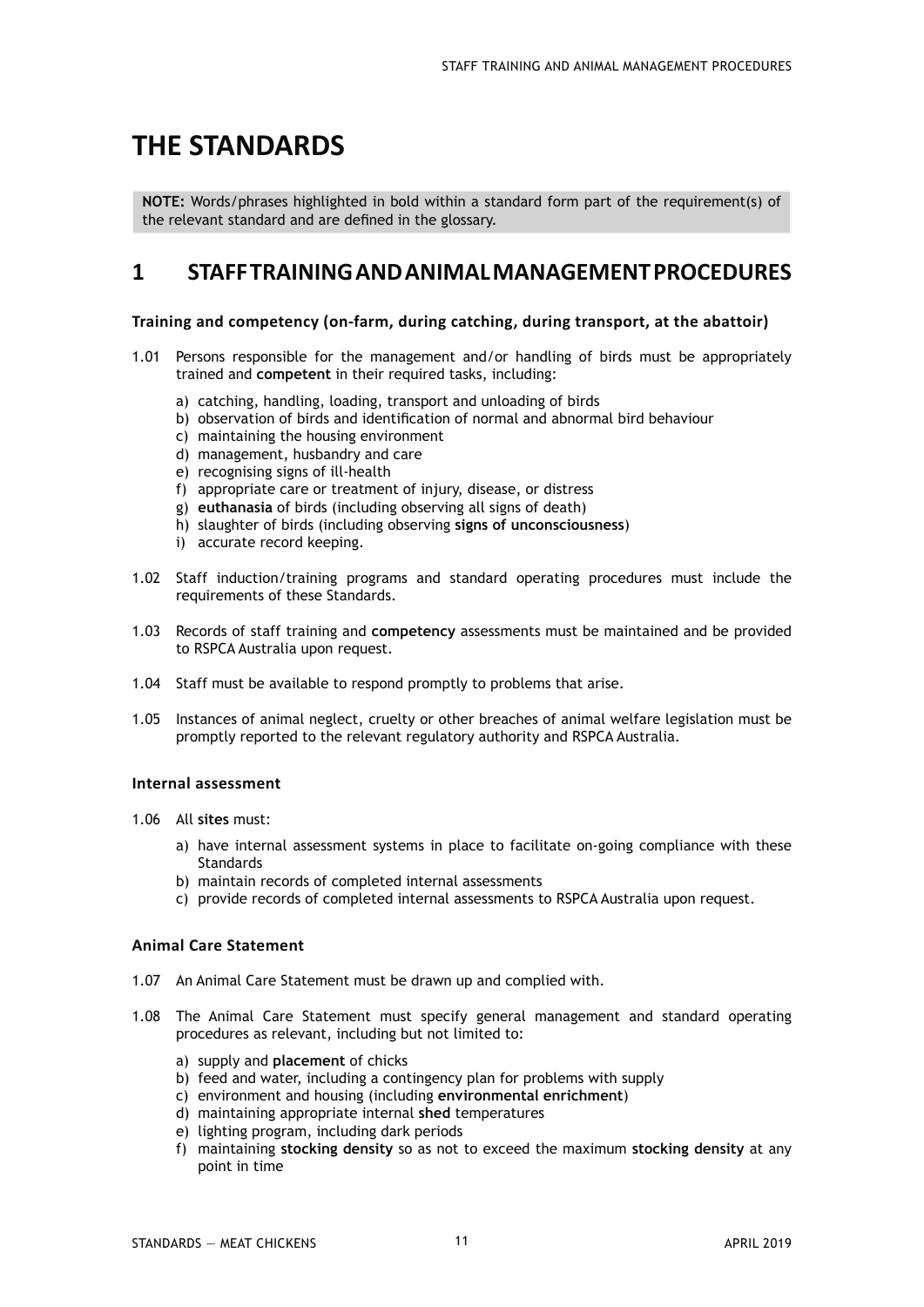- g) maximum chick **placement** number for each **shed**
- h) husbandry and animal management procedures
- i) internal assessment systems, including regularity of assessments
- j) litter treatment, including composting processes where litter is treated and/or composted for re-use
- k) bird handling
- l) bird observation
- m) contingency plans and procedures in the event of power failure, **extreme weather** conditions, or other **major reportable events**, including changes to lighting or feed provision during hot weather
- n) procedures for reporting breaches of animal welfare legislation
- o) depopulation
- p) transport (including emergency arrangements and measures to minimise the risk of **heat stress** and **cold stress**)
- q) slaughter.
- 1.09 The Animal Care Statement must be reviewed on an annual basis.
- 1.10 The current Animal Care Statement must be provided to RSPCA Australia upon request.

#### **Records**

- 1.11 A record of the birds supplied to the **Licensee** (in live weight kg and in bird numbers) must be maintained for each **batch**.
- 1.12 All records required to be kept and maintained must be:
	- a) available on **site** at the time of an assessment (applicable to facility and live bird records only)
	- b) provided to RSPCA Australia upon request
	- c) retained for at least 1 year (applicable to bird records only).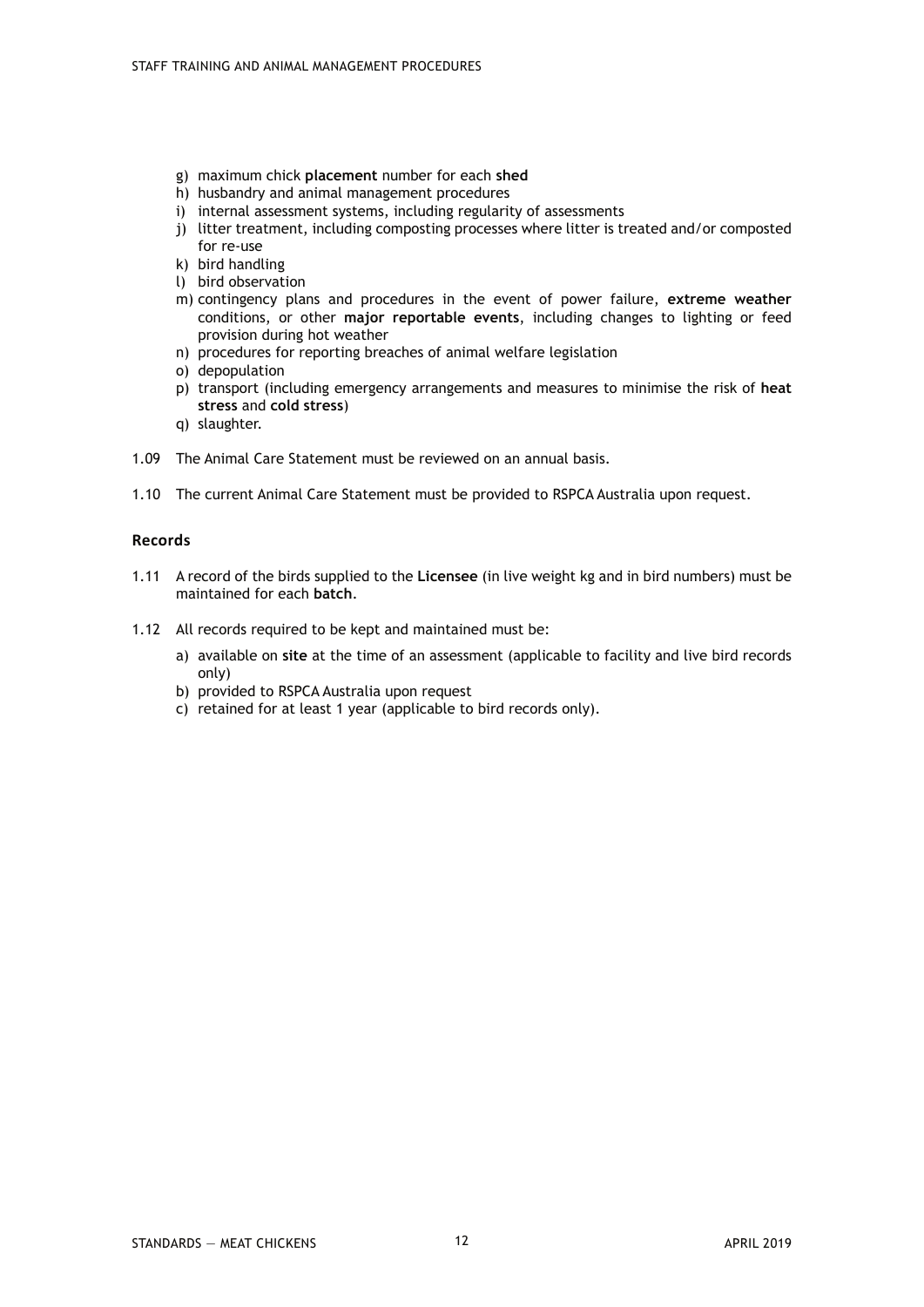## **2 HEALTH**

#### **Veterinary Health Plan**

- 2.01 A Veterinary Health Plan must be drawn up and complied with.
- 2.02 The Veterinary Health Plan must specify bird health management and monitoring procedures including but not limited to:
	- a) biosecurity (including quarantine, cleaning and sanitation procedures)
	- b) routine health monitoring procedures (including identification and treatment of weak, ill or injured birds)
	- c) vaccination schedule and procedures (including vaccinations received at the hatchery)
	- d) use of veterinary medicines (including **antimicrobials**)
	- e) any other treatments or additives including probiotics
	- f) **euthanasia** (including emergency mass **euthanasia**)
	- g) physical injury (including **lameness** and hock/foot pad lesions and **trigger level**)
	- h) identification and treatment of disease
	- i) internal and external parasites
	- j) mortalities and **trigger level**
	- k) pest animal control procedures.
- 2.03 The Veterinary Health Plan must be reviewed on an annual basis and authorised by the designated veterinarian.
- 2.04 The current Veterinary Health Plan must be provided to RSPCA Australia upon request.

#### **Health monitoring**

- 2.05 Quarantine and biosecurity procedures must be in place to minimise the risk of introducing and spreading disease among birds.
- 2.06 Birds that have been identified as injured must be treated or **euthanased** promptly.
- 2.07 Where birds have been identified as diseased and/or where the cause of ill health or disease and/or the appropriate treatment is unable to be identified:
	- a) **veterinary advice** must be sought promptly
	- b) **veterinary advice** must be followed accordingly.
- 2.08 Dead birds must be removed from the **shed** and disposed of in a safe and hygienic manner as soon as practical.
- 2.09 Any **major reportable event** must be reported to RSPCA Australia within 24 hours of observation.

#### **Vaccination**

2.10 The Veterinary Health Plan must incorporate a vaccination program to protect birds from diseases for which an effective vaccine is available and which may represent a risk to the birds at a particular **site** as determined by **veterinary advice**.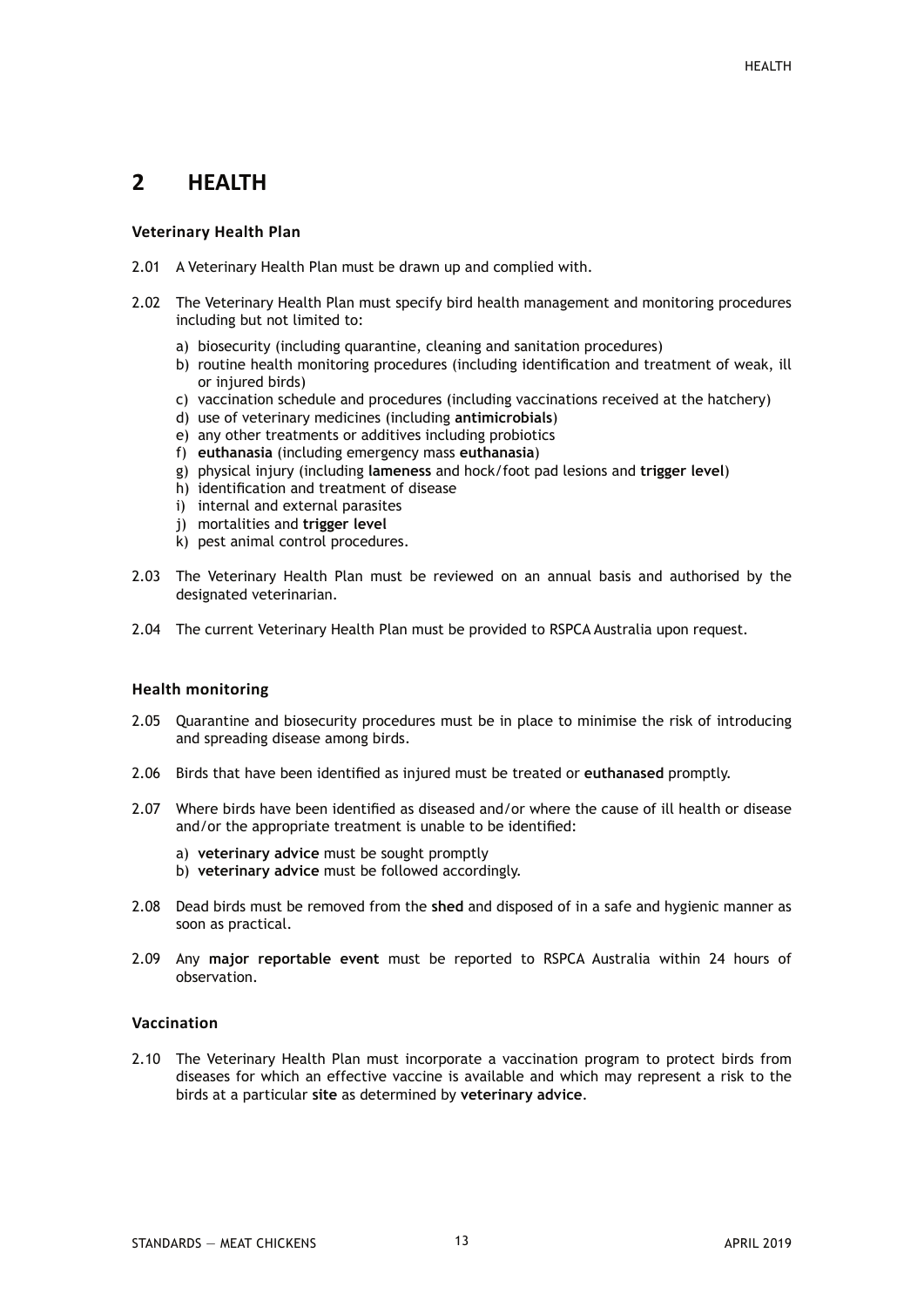#### **Medicines**

- 2.11 **Antimicrobials** must only be administered under **veterinary advice**.
- 2.12 Any **antimicrobial** classified by the Australian Strategic and Technical Advisory Group on Antimicrobial Resistance as being of 'high' or 'medium' importance for human medicine is not permitted for use in meat chickens, unless **veterinary advice** indicates that the only effective treatment option is an **antimicrobial** from these categories.
- 2.13 Where **antimicrobials** are used, an **Antimicrobial** Stewardship Plan must:
	- a) be drawn up and complied with
	- b) up to 30 June 2021, specify current type and nature (therapeutic or preventative) of **antimicrobial** use
	- c) from 1 July 2021, specify current type, quantity and nature (therapeutic or preventative) of **antimicrobial** use in a format to be agreed with RSPCA Australia
	- d) consider available evidence of **antimicrobial** resistance in the Australian meat chicken flock
	- e) specify a year-on-year strategy which considers the reduction, refinement and/or replacement of preventative **antimicrobial** use
	- f) specify husbandry, management strategies and any alternative preventative treatments, where used, to manage disease risk during any planned reduction, refinement and/or replacement of **antimicrobials**
	- g) be reviewed on an annual basis in order to inform the following year's strategy
	- h) be authorised by the designated veterinarian
	- i) be provided to RSPCA Australia as part of the Veterinary Health Plan.

#### **Additives**

2.14 The use of **growth promotants** is not permitted.

#### **Records**

- 2.15 Health records for each **batch** must contain details of the following:
	- a) vaccinations
	- b) treatments or medicines administered, including **antimicrobials** for both preventative and therapeutic use
	- c) diseases
	- d) injuries
	- e) dates of any veterinarian visits, notes of any problems identified and action taken
	- f) incidences of any **trigger level** reached, notes of problems identified and action taken.
- 2.16 Bird mortality must be recorded daily, from **placement** to final **pick-up**, with details of the following:
	- a) total mortalities
	- b) mortalities separated into deaths and birds **euthanased**
	- c) the main reasons for **euthanasia**
	- d) if any birds are **euthanased** due to injury, the type of injury must be recorded.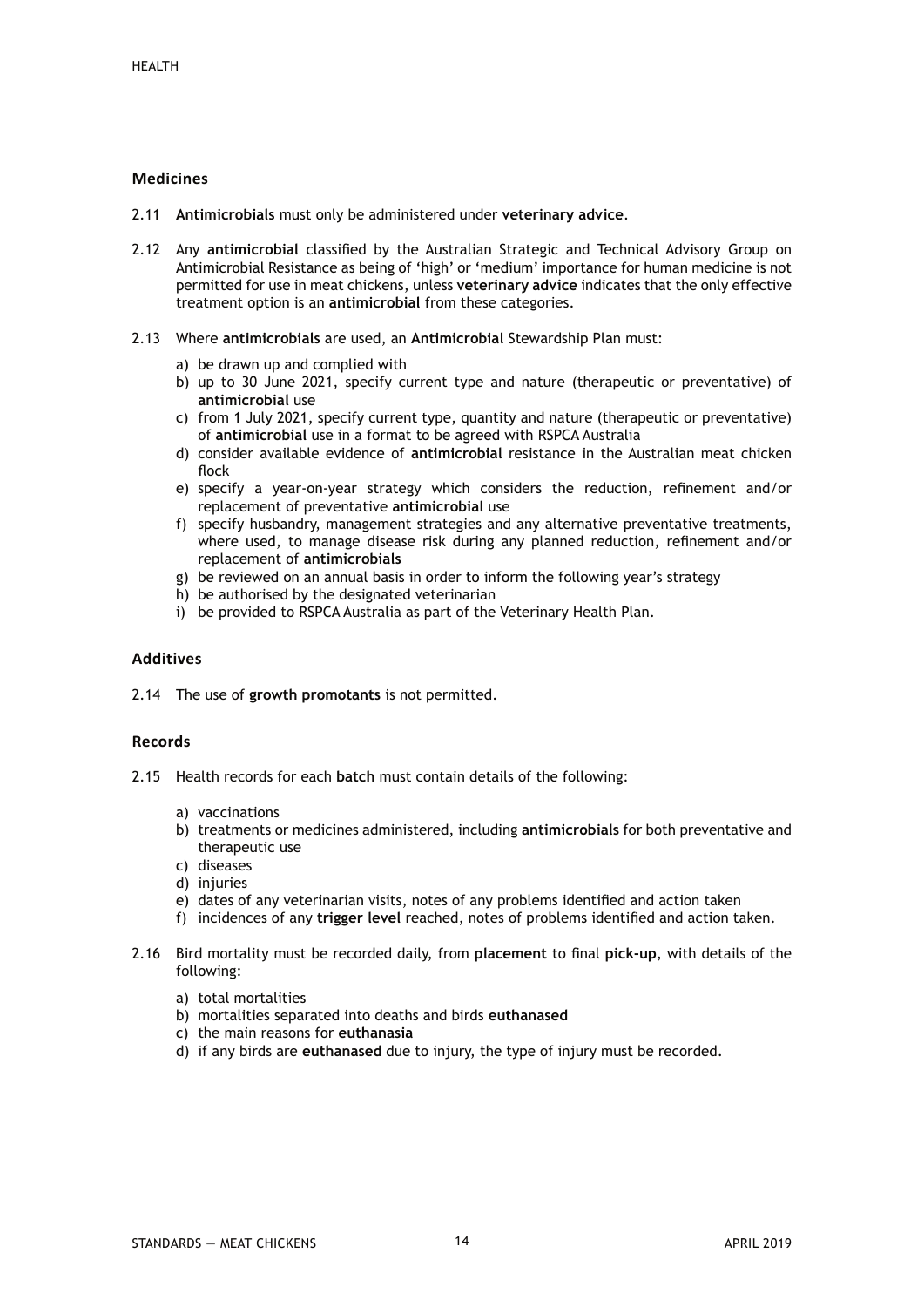## **3 SOURCING, PLACEMENT AND REARING OF CHICKS**

#### **Pre-placement activities**

- 3.01 The **shed** must be appropriately prepared prior to the arrival of the chicks, including:
	- a) cleaning and sanitation
	- b) flushing of water lines
	- c) checking water and feed availability and quality
	- d) provision of litter
	- e) demarcation of the **brood area** (**brooder barriers** and paper) where applicable
	- f) appropriate temperature, air quality and ventilation.
- 3.02 A record specifying completion of pre-**placement shed** preparation must be kept.

#### **Chick placement**

- 3.03 All chicks must be placed within the **shed** as soon as possible after arrival of the transport vehicle.
- 3.04 When emptying chicks from transport trays onto the **shed** floor:
	- a) the tray must be tipped carefully
	- b) the tray must be lowered close to the **shed** floor
	- c) chicks must not be tipped from a height >30cm.
- 3.05 Where **split placement** of chicks occurs, all chicks must be placed within 48 hours of **placement** of the first chick unless, in the event of an unforeseen circumstance where an additional 24 hours to complete the **placement** is permitted.
- 3.06 Where the duration of **placement** exceeds 48 hours, RSPCA Australia must be notified.
- 3.07 Where **split placement** of chicks occurs:
	- a) lighting period and **light intensity** adjustment between light and dark periods must be managed to accommodate the oldest chicks
	- b) **light intensity** must be managed to accommodate the youngest chicks
	- c) ammonia levels must be managed to accommodate the youngest chicks
	- d) chicks must have access to litter by the time the oldest chicks are 7 days of age
	- e) **perches** must be provided by the time the oldest chicks are 7 days of age
	- f) **environmental enrichment** must be provided by the time the oldest chicks are 7 days of age.
- 3.08 Chicks from each **placement** must be observed at least four times in the first 24 hours following **placement** to check that their appearance, vocalisations and behaviour are normal, including feeding and drinking.

#### **Rearing of chicks**

- 3.09 Fresh litter must be used in the **brood area**.
- 3.10 For chicks ≤7 days of age, **shed** conditions in the **brood area** must be managed so so ammonia levels do not exceed 10ppm at chick head height.
- 3.11 If re-used litter is placed in other areas of the **shed** while chicks are confined to the **brood area**, **ammonia readings** must be taken in the **brood area**: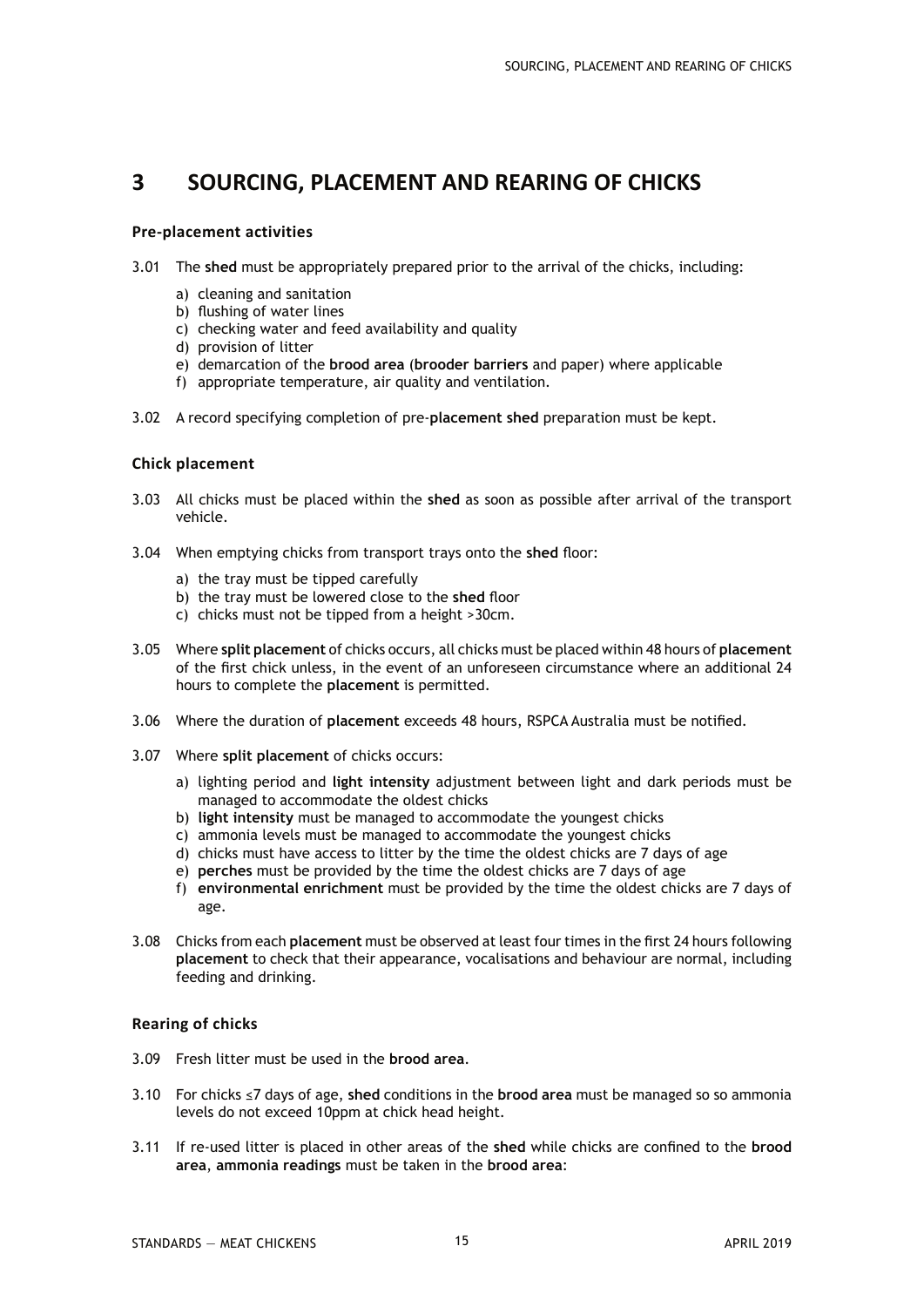- a) immediately prior to the **placement** of chicks
- b) each morning and
- c) recorded.
- 3.12 In every 24-hour period, chicks ≤7 days old must be provided with a minimum period of continuous darkness of at least 1 hour.
- 3.13 Chicks ≤7 days old must be provided with a minimum **light intensity** of 20 lux (measured at bird head height) across the full floor area of the **brood area**.
- 3.14 Where **brooder barriers** are used, they must be:
	- a) constructed and maintained to avoid entrapment or escaping
	- b) removed by the time birds (or oldest birds in the case of split placement) are 14 days of age.

#### **Records**

- 3.15 The following must be recorded for each **placement** of chicks:
	- a) name of the hatchery from which the chicks are sourced
	- b) date and time chicks depart the hatchery
	- c) date and time chicks are placed in each **shed**
	- d) number of chicks placed in each **shed** (or in each **batch** if two or more batches are placed in the same **shed**)
	- e) number of chick transport mortalities
	- f) genetic strain.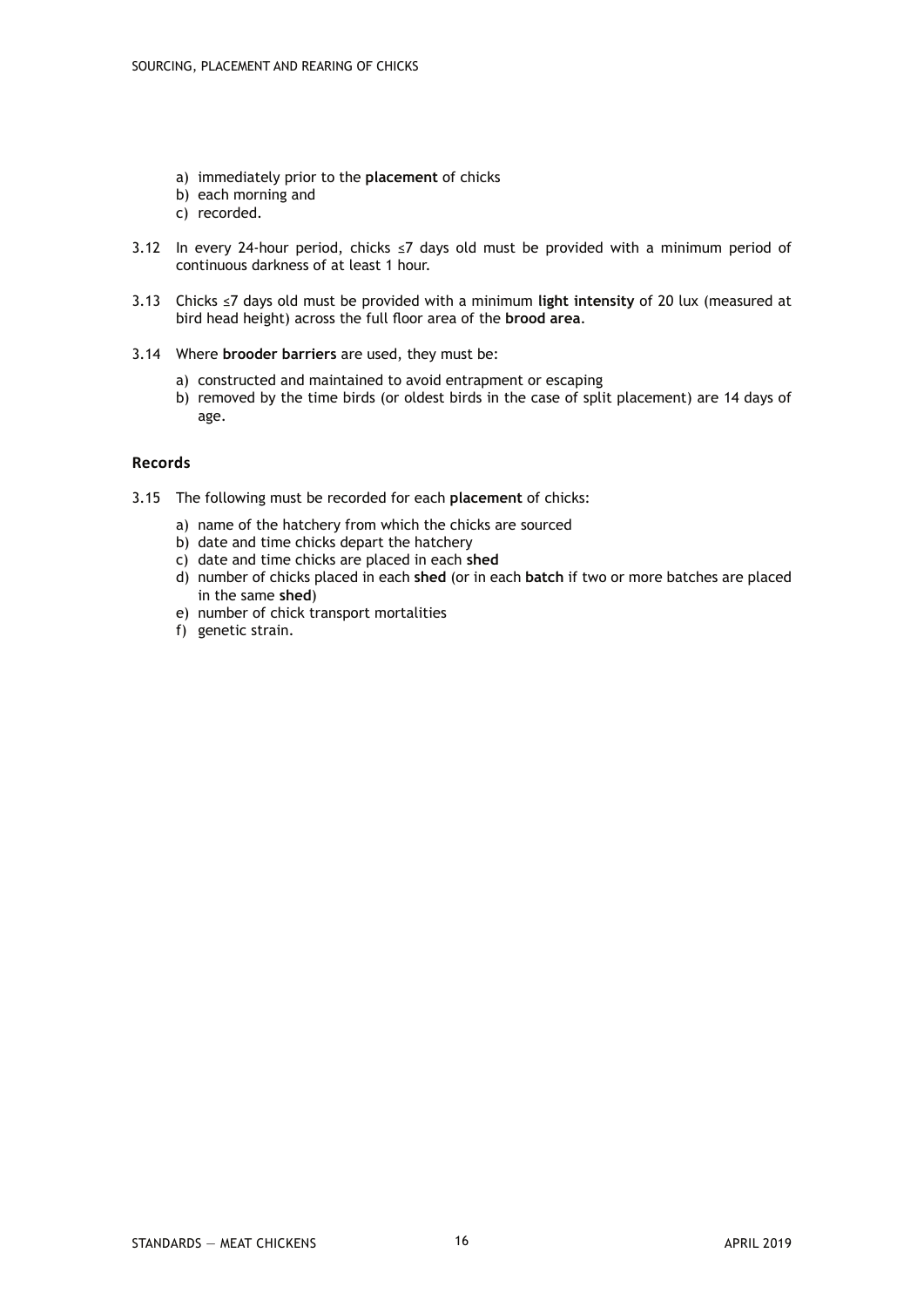## **4 FEED AND WATER**

- 4.01 Birds must have continuous access to feed and water from when they are first placed in the **shed**, unless:
	- a) being treated under **veterinary advice**
	- b) during catching or preparation for catching
	- c) when necessary during litter management activities.
- 4.02 Feeding and drinking equipment must be operating effectively to ensure the birds' daily requirements for feed and water are met.
- 4.03 Feeding and watering equipment design, position and height must allow all birds to access feed and water with minimal effort and using normal posture.
- 4.04 Feed and water distribution across the **shed** must ensure that a uniform supply is available to all birds.

#### **Feed**

4.05 Feed must be available in sufficient quantity and quality to meet the birds' requirements.

#### **Water**

- 4.06 Water must be clean and suitable for drinking.
- 4.07 Water must be available in sufficient quantity to meet the birds' requirements.
- 4.08 Drinking systems must be effectively managed to:
	- a) ensure appropriate water pressure
	- b) avoid crowding at drinker lines
	- c) minimise dripping of water onto the litter.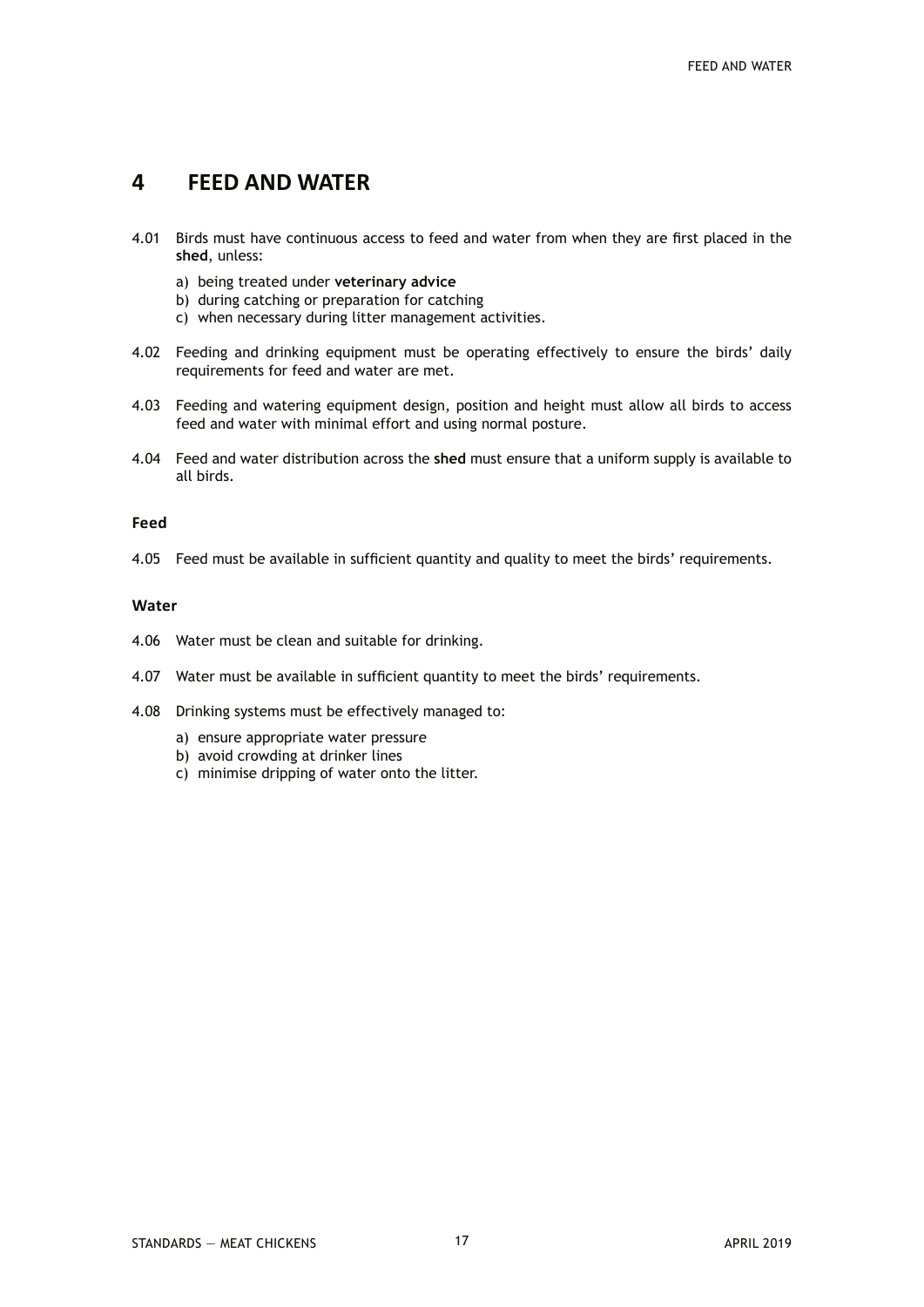## **5 ENVIRONMENT AND HOUSING**

#### **Shed facilities**

- 5.01 All birds must have continuous access to a **shed**.
- 5.02 Floors, surfaces, fittings, equipment and other facilities in and around the **shed** must be designed, constructed, operated and maintained to:
	- a) minimise the risk of smothering, injury or disease
	- b) be free from rough edges and sharp protrusions
	- c) facilitate cleaning.
- 5.03 Where infrastructure or objects could cause or are observed to cause injury to birds, prompt action must be taken to address the situation.
- 5.04 Where **barriers** are used, they must not prevent access to feed, water, **environmental enrichment**, **perches** and any other resources required for the birds within that part of the **shed**.
- 5.05 Floors must be maintained to provide a level surface that ensures all feeders and drinkers are accessible to birds.
- 5.06 Equipment for ventilation, heating or cooling must be designed, constructed, operated and maintained to:
	- a) manage air exchange, air quality and bird comfort within the **shed**
	- b) minimise the risk of **heat stress** or **cold stress**.
- 5.07 Where present, automatic equipment for ventilation, heating or cooling must:
	- a) be operational
	- b) be inspected daily when in use
	- c) be maintained as required.
- 5.08 Where present, automatic equipment for ventilation must:
	- a) be fitted with automatic alarms that warn immediately of equipment failure
	- b) have a back-up power supply that is tested weekly
	- c) have date of alarm checks, any problems identified and action taken recorded
	- d) have staff available to respond to alarms promptly.
- 5.09 A maintenance program must be in place to ensure that:
	- a) facility defects are promptly identified
	- b) facility defects are promptly rectified.
- 5.10 Procedures must be in place to manage **shed** conditions and provide feed and water to birds in the event of fire, flood, drought, feed supply and/or formulation issues, equipment failure or other breakdown that may impact on bird welfare.
- 5.11 Facilities (including feed and litter storage areas) must be maintained to limit the entry of pathogens, pests, and animals that could cause distress or transmit diseases to birds.
- 5.12 Pest animal control programs must:
	- a) use the most humane effective techniques that are applicable to the situation
	- b) achieve the program aims
	- c) reduce the risk of impact on non-target species.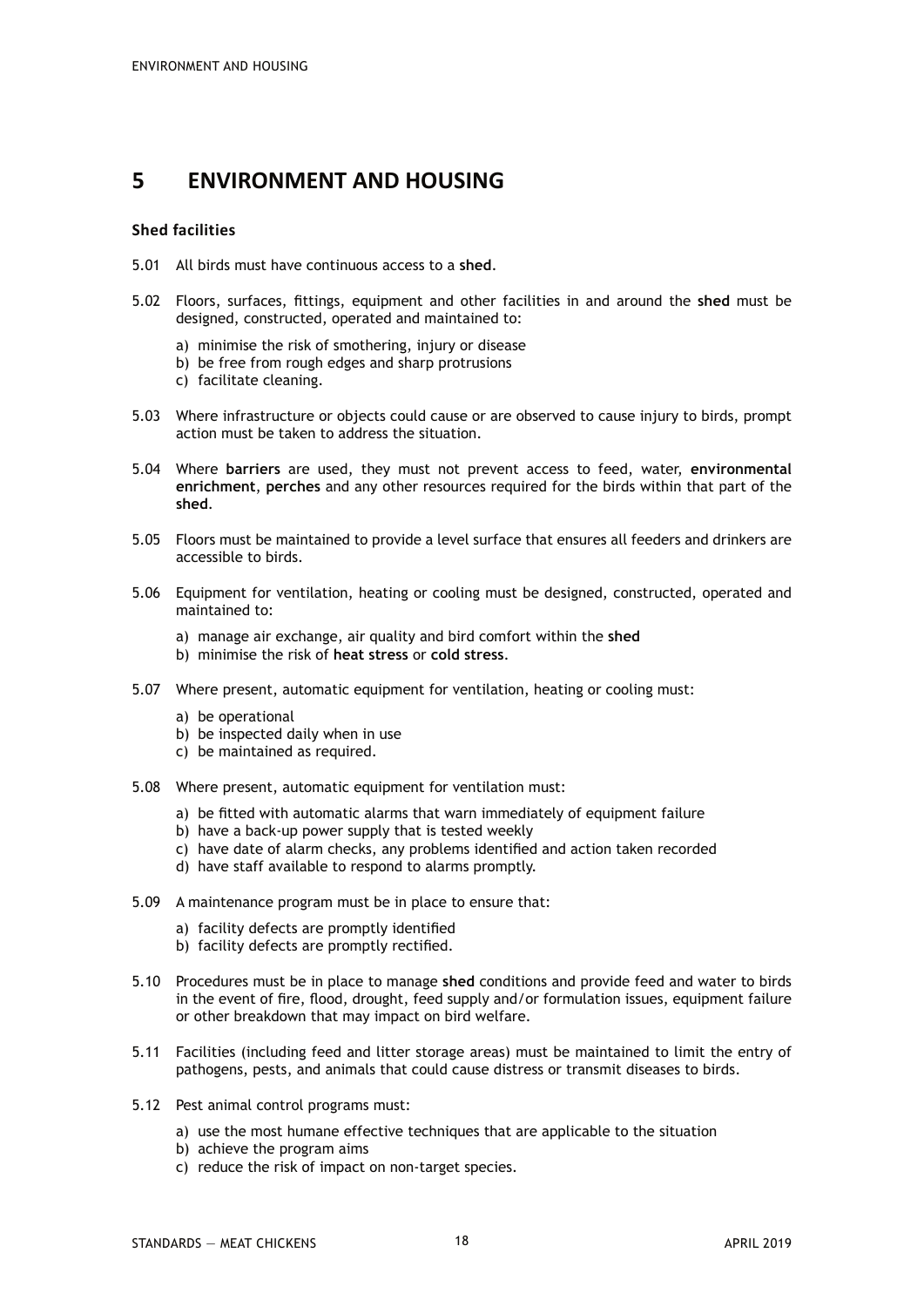#### **Temperature**

- 5.13 Minimum and maximum **shed** temperatures at bird head height must be recorded daily.
- 5.14 Immediate action must be taken to rectify **shed** temperatures which may cause **heat stress** or **cold stress** to the birds.

#### **Ventilation**

- 5.15 Ventilation systems must provide adequate air exchange to manage airflow, temperature, humidity, and dust.
- 5.16 Dust levels at bird head height must be managed to avoid negative impacts on bird welfare.
- 5.17 For birds >7 days of age, **shed** conditions must be managed so ammonia levels do not exceed 15ppm at bird head height.
- 5.18 **Ammonia readings** must be taken in every **shed**:
	- a) at least twice per week upon first entering the **shed** in the morning, or
	- b) at least twice per week within one hour after any litter maintenance activities have ceased.
- 5.19 Records must be kept of **ammonia readings**.

#### **Litter (in the shed and veranda where applicable)**

- 5.20 Birds must have continuous access to litter unless, for chicks ≤7 days old in **shed**s where chick paper is in use.
- 5.21 Litter supplies must be accompanied by documentation specifying source, type and volume.
- 5.22 The floor of the **shed** must be covered in litter:
	- a) continuously from **placement**
	- b) completely and evenly
	- c) to a minimum average depth of 50mm
	- d) that allows birds to dust bathe, scratch and forage
	- e) that is actively maintained in a dry and friable condition.
- 5.23 Litter management equipment must be available on **farm**.
- 5.24 Records must be kept of any treatment of re-used litter including type of treatment that was applied.

#### **Lighting**

- 5.25 Birds >7 days of age, in each 24-hour period, must have a minimum of:
	- a) 8 hours continuous light
	- b) 6 hours darkness, of which at least 4 hours is continuous, unless on the day of catch when <4 hours continuous darkness is permitted.
- 5.26 The minimum 6-hour dark period must:
	- a) be provided at night
	- b) occur with all lights off.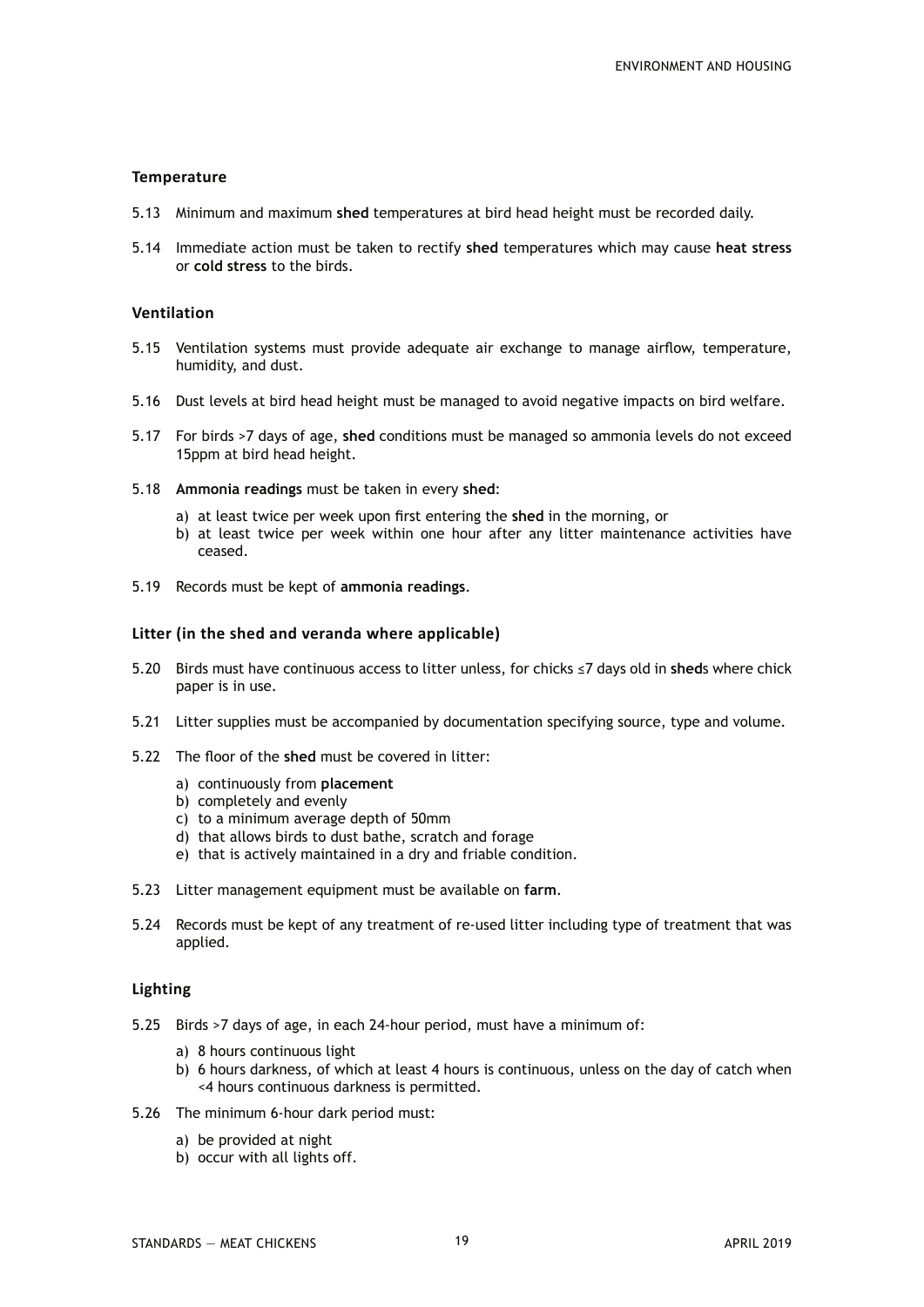- 5.27 Continuous lighting, without a dark period, is not permitted.
- 5.28 For birds >7 days of age, **light intensity** between light and dark periods must be adjusted gradually (using dimmers or switching individual lights on/off) over at least 15 minutes.
- 5.29 Gradual adjustment of **light intensity** must not be included as part of the dark or light period.
- 5.30 For birds >7 days of age, the **light intensity** in the **shed** (at bird head height) must ensure that, during the light period:
	- a) no area of the **shed** floor is lit at <10 lux
	- b) the average **light intensity** across the entire **shed** floor is ≥20 lux (unless during catching).
- 5.31 By 1 July 2021, artificial lighting must provide at least the broad spectrum visible to humans, unless during catching.
- 5.32 Flickering lights and non-functional lights must be replaced promptly.

#### **Perches**

- 5.33 Birds ≥7 days of age must have access to **perches**.
- 5.34 **Perches** must be provided at a minimum length of 2.7 metres per 1000 birds based on **shed placement** number, unless:
	- a) for chicks in a **brood area**, where minimum **perch** length must at least equal the total **perch** length based on **shed placement** number multiplied by the proportion of the **shed** represented by the **brood area**.
- 5.35 **Perches** must:
	- a) be evenly distributed throughout the **shed**
	- b) provide a flat surface
	- c) support the whole of the bird's foot
	- d) be positioned and of a height to allow birds to perch at all ages
	- e) be provided in a way that they are accessible at all times, unless the **shed** is being prepared for catching or where temporary removal is required for litter maintenance
	- f) where they have been temporarily removed for litter maintenance, be returned immediately following completion of litter maintenance.

#### **Environmental enrichment**

- 5.36 Birds ≥7 days of age must be provided with **environmental enrichment**.
- 5.37 At least one pecking object must be provided as **environmental enrichment** for every 1000 birds based on **shed placement** number, unless:
	- a) for chicks in a **brood area**, where minimum number of pecking objects must at least equal the total number of pecking objects required (based on **shed placement** number) multiplied by the proportion of the **shed** represented by the **brood area**.
- 5.38 **Environmental enrichment** must:
	- a) be provided with an even distribution throughout the **shed** to allow ease of access for all birds
	- b) be provided in a way that is accessible at all times, unless the **shed** is being prepared for catching or where temporary removal is required for litter maintenance
	- c) where it has been temporarily removed for litter maintenance, be returned immediately following completion of litter maintenance.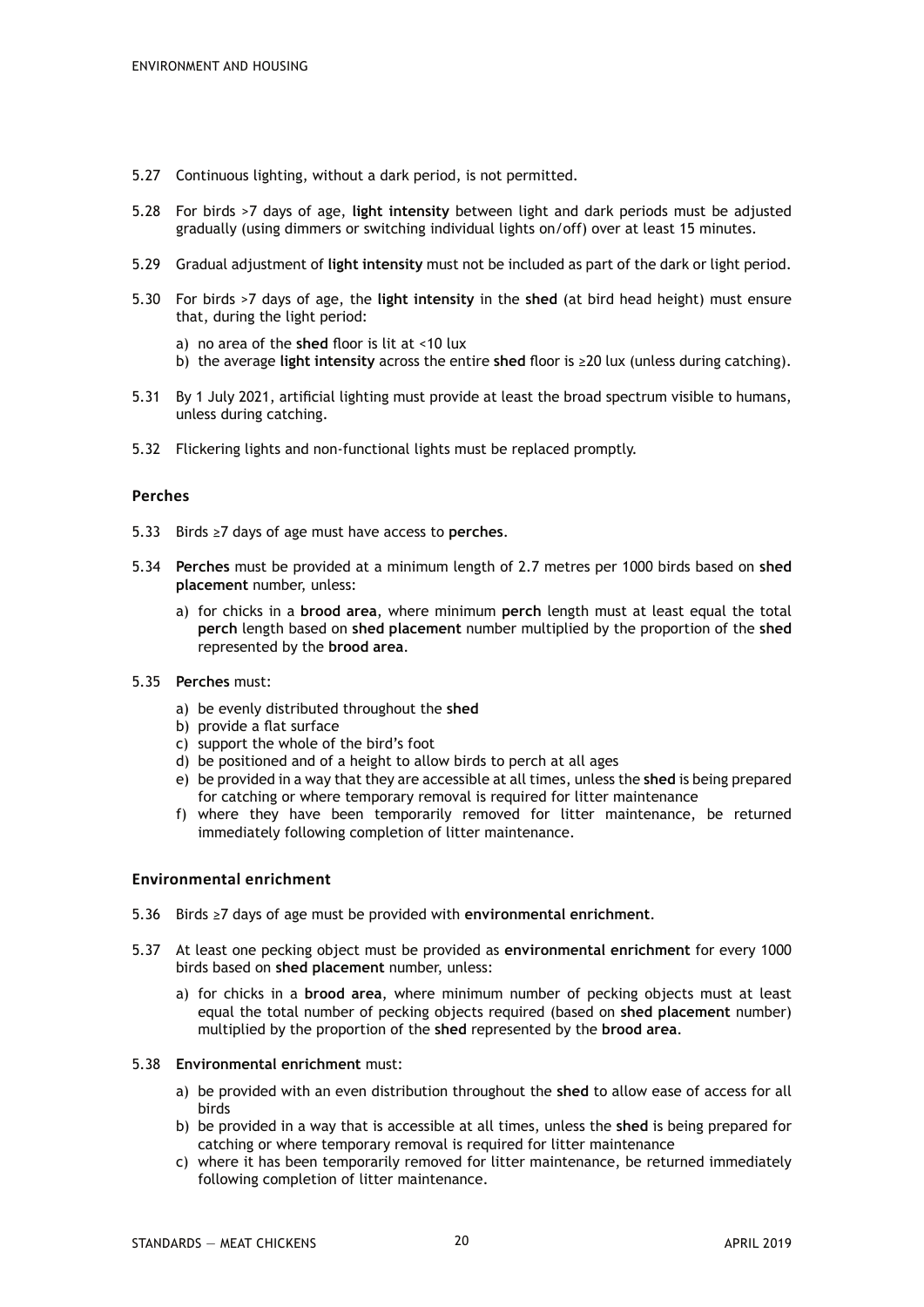- 5.39 **Environmental enrichment** must be maintained, replaced or changed as necessary to ensure birds have continuous access.
- 5.40 Straw bales may be used as **environmental enrichment**, but must not be included as fulfilling minimum length requirements for **perches**.
- 5.41 Where straw bales are used, one bale is the equivalent of 5 pecking objects.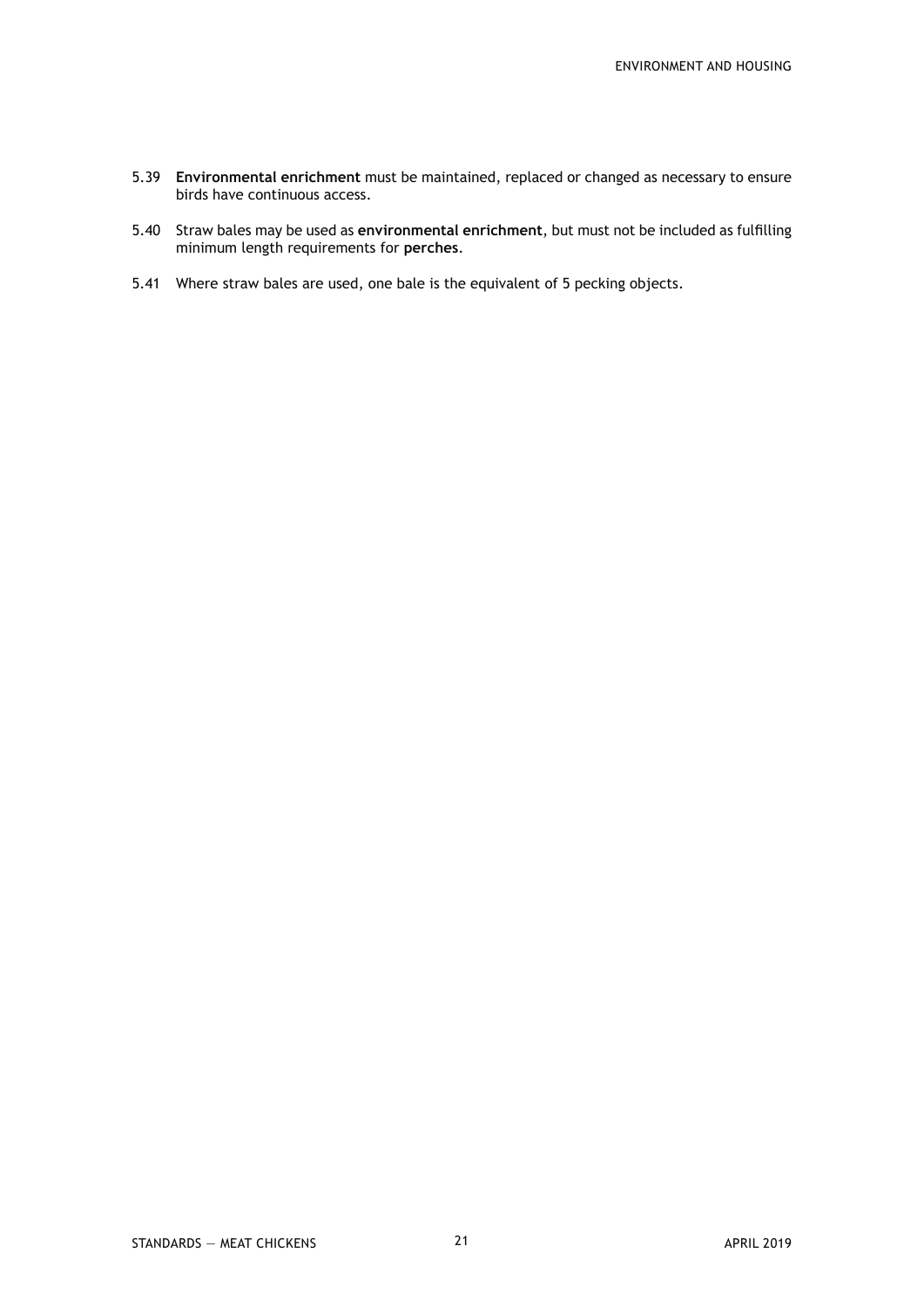## **6 VERANDA**

RSPCA Standards do not require that birds have access to a veranda, however, where the veranda is included in the calculation of usable area, the following additional standards must be met.

- 6.01 The **veranda** must be designed and constructed to provide:
	- a) shade and shelter
	- b) natural light
	- c) adequate air exchange to manage airflow, temperature, humidity, and dust.
- 6.02 The floor of the **veranda** must be entirely covered in litter.
- 6.03 The roof of the **veranda** must be waterproof.
- 6.04 The design, number and positioning of openings that provide access to the **veranda** must meet the following requirements:
	- a) be of a minimum height and width and free of objects or protrusions to allow birds to pass through using normal posture
	- b) be evenly distributed along the entire length of the **shed**
	- c) give birds a clear view of the **veranda** from within the **shed**
	- d) avoid birds obstructing the movement of other birds
	- e) avoid injury to birds
	- f) take into account prevailing weather conditions
- 6.05 Where one side of the **shed** provides access to the **veranda**, the openings must comprise at least 50% of the length of the **shed**.
- 6.06 Where both sides of the **shed** provide access to a **veranda**, the openings must comprise at least 30% of the length of the **shed** on both sides.
- 6.07 Any ramps for birds to access the **veranda** must:
	- a) be of a minimal slope to allow birds to walk up and down the ramp with normal gait
	- b) provide a non-slip surface.
- 6.08 The **veranda** must be actively managed and maintained to:
	- a) encourage birds to access all areas
	- b) control disease and parasites
	- c) avoid injury or mortality.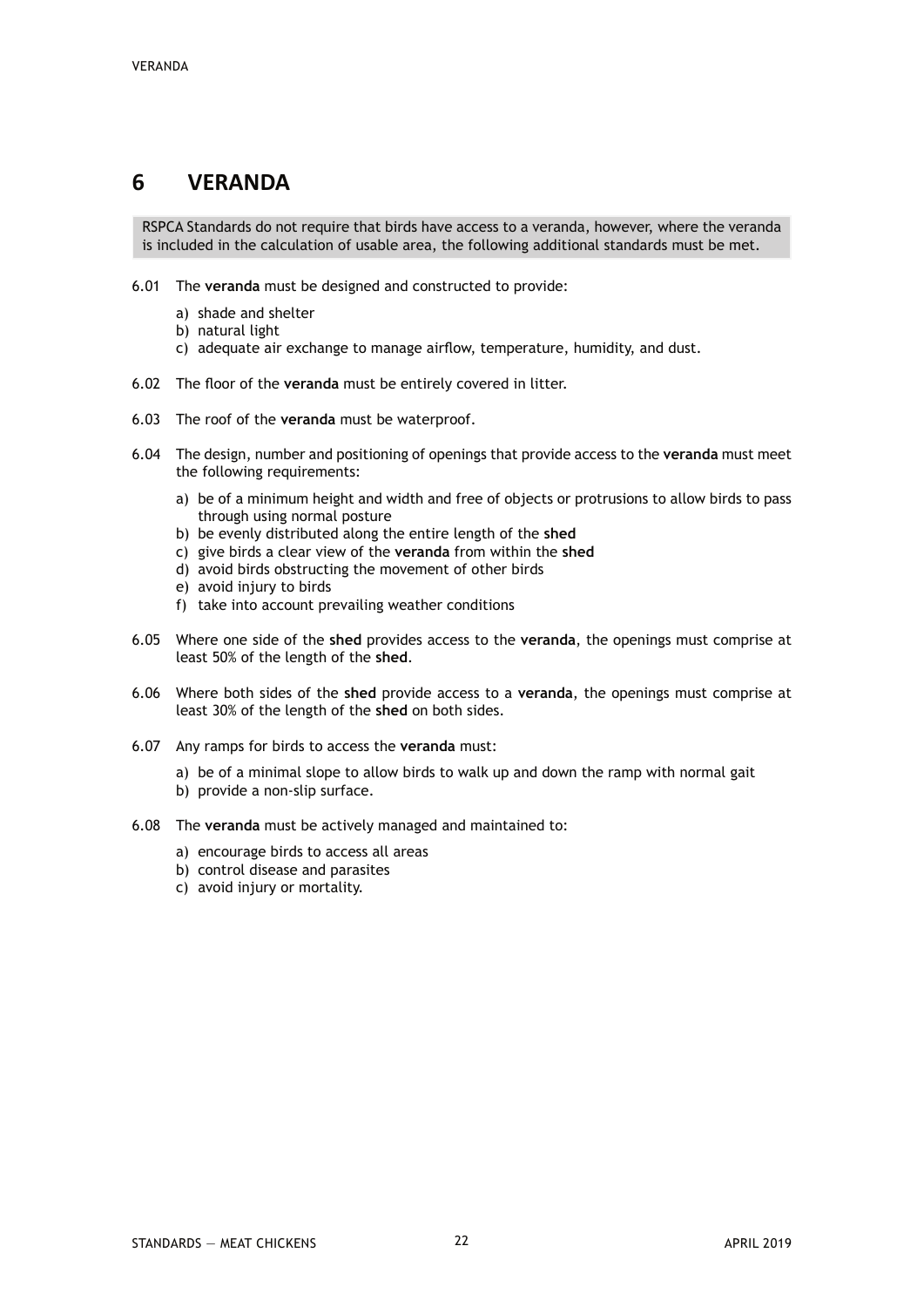## **7 OUTDOOR AREA**

RSPCA Standards do not require that birds have access to an outdoor area, however, where the product label indicates that birds have had access to an outdoor area, the following standards must be met.

- 7.01 Birds must be given the choice to access the **outdoor area** as soon as they are reasonably feathered and by 21 days of age at the latest, unless:
	- a) under direct **veterinary advice** for treatment of injury or disease
	- b) **extreme weather** requires birds to be temporarily kept indoors.
- 7.02 All birds must have access to the **outdoor area** during daylight hours for a minimum of 8 hours per 24-hour period, unless:
	- a) under direct **veterinary advice** for treatment of injury or disease
	- b) **extreme weather** requires birds to be temporarily kept indoors.
- 7.03 Daily **outdoor area** access records must be kept, including:
	- a) the date and times that openings to the **outdoor area** were opened and closed
	- b) the dates and reasons where fewer than 8 hours access per 24-hour period was provided.
- 7.04 The design, number and positioning of openings that provide access to the **outdoor area** must meet the following requirements:
	- a) be of a minimum height and width and free of objects or protrusions to allow birds to pass through using a normal posture
	- b) be evenly distributed along the entire length of the **shed**
	- c) give birds a clear view of the range from within the **shed**
	- d) avoid birds obstructing the movement of other birds
	- e) avoid injury to birds
	- f) take into account prevailing weather conditions.
- 7.05 Access to the **outdoor area** must ensure openings comprise at least 30% of the length of the **shed** on both sides, unless the available **outdoor area** is limited by the overall **farm** footprint.
- 7.06 Where, due to limitations of the overall **farm** footprint, access to the **outdoor area** is provided on only one side of the **shed**, openings must comprise at least 50% of the length of the **shed**.
- 7.07 The **outdoor area** must be designed and actively managed and maintained to:
	- a) encourage birds to go outside
	- b) encourage birds to access all areas
	- c) provide birds with palatable vegetation
	- d) provide **overhead cover**
	- e) be well drained to avoid muddiness and the accumulation of water
	- f) control disease and parasites
	- g) avoid injury or mortality
	- h) minimise the risk of fire.
- 7.08 Any ramps for birds to access the **outdoor area** must:
	- a) be of a minimal slope to allow birds to walk up and down the ramp with normal gait
	- b) provide a non-slip surface.
- 7.09 The total available **outdoor area** must be:
	- a) at least 1.5 times the size of the total **shed** floor area for **sheds** where the available **outdoor area** is not limited by the overall **farm** footprint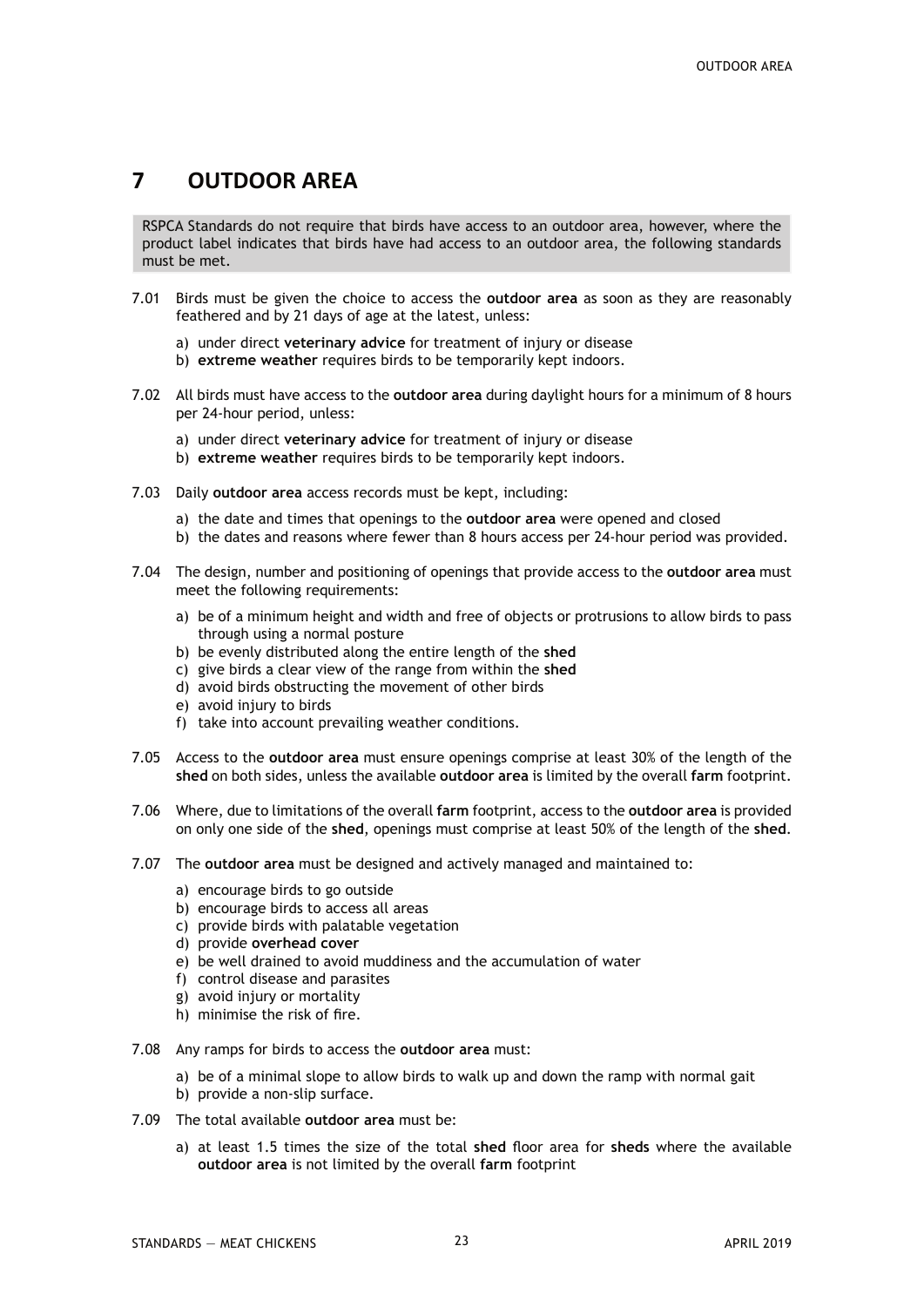- b) at least the size of the total **shed** floor area for **sheds** where the available **outdoor area** is limited by the overall **farm** footprint
- 7.10 Access to the **outdoor area** must be provided evenly on each side of the **shed** where access is given on both sides, unless the available **outdoor area** is limited by the overall **farm** footprint.
- 7.11 Where access to the **outdoor area** is given on both sides and, due to limitations of the overall **farm** footprint, the **outdoor areas** cannot be distributed evenly across both sides of the **shed**, the smallest **outdoor area** must comprise at least 30% of the total available **outdoor area**.
- 7.12 Up to 30 June 2020, at least 8m2 of **overhead cover** per 1000 birds (based on **shed placement** number) must be provided.
- 7.13 From 1 July 2020, at least 12m2 of **overhead cover** per 1000 birds (based on **shed placement** number) must be provided.
- 7.14 **Overhead cover** must be:
	- a) distributed evenly across the **outdoor area**
	- b) of sufficient height for birds to stand under it using normal posture
	- c) constructed, placed and maintained to encourage bird access and use.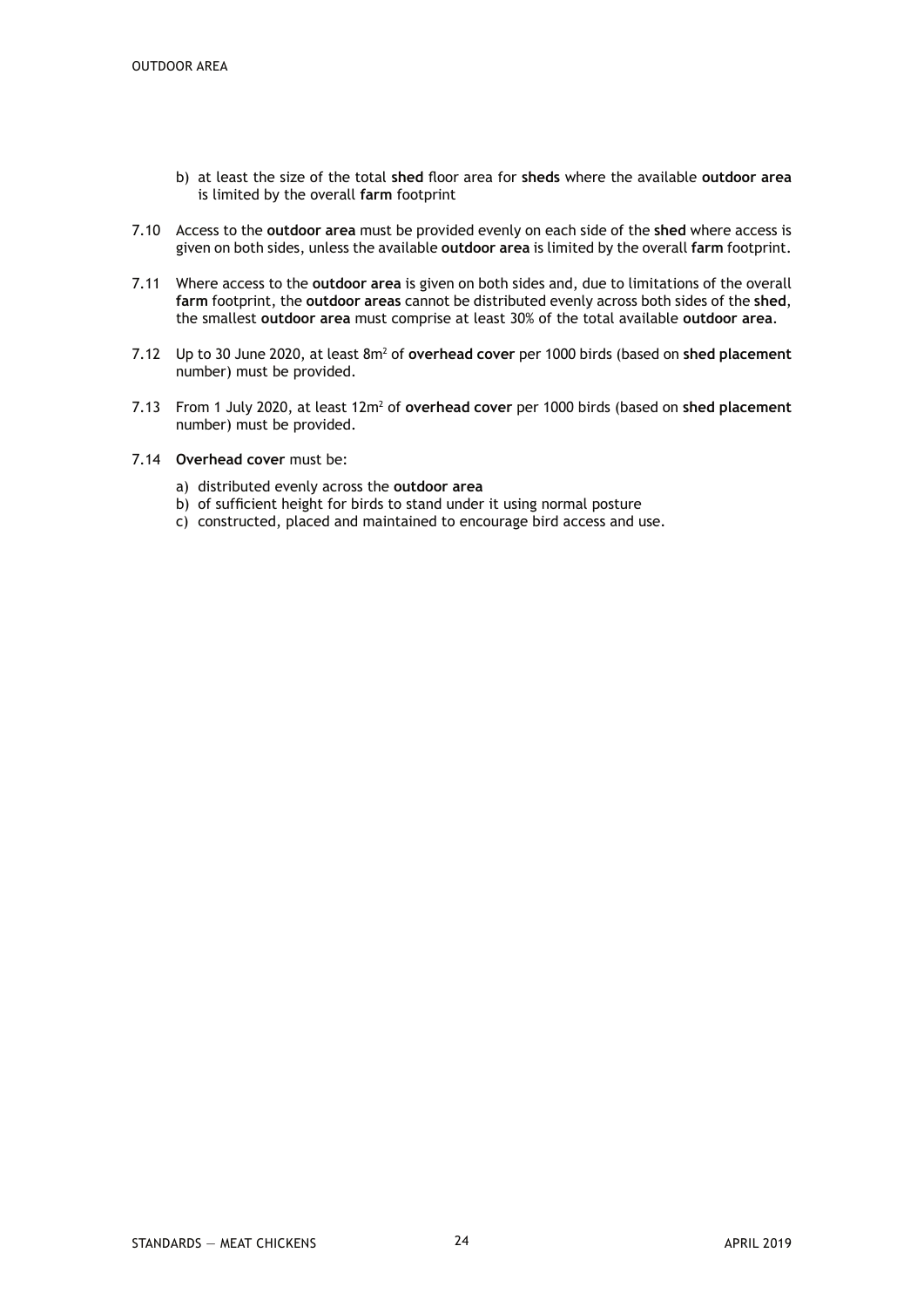## **8 STOCKING DENSITY**

- 8.01 **Stocking density** must not exceed, for the **usable area** within the **shed**:
	- a) 34 kg per m<sup>2</sup> for tunnel ventilated or extractive systems
	- b) 34 kg per m2 for **other mechanically ventilated systems** to 31 December 2022
	- c) 32kg per m<sup>2</sup> for other mechanically ventilated systems from 1 January 2023
	- d) 28kg per m2 for **non-mechanically ventilated systems**

#### **Records**

- 8.02 A record of the size of the **usable area** must be maintained for each **shed**.
- 8.03 The following records must be maintained for each **batch**:
	- a) number of birds (daily)
	- b) age and weight of birds (weekly)
	- c) final bird slaughter program, including **pick-up** dates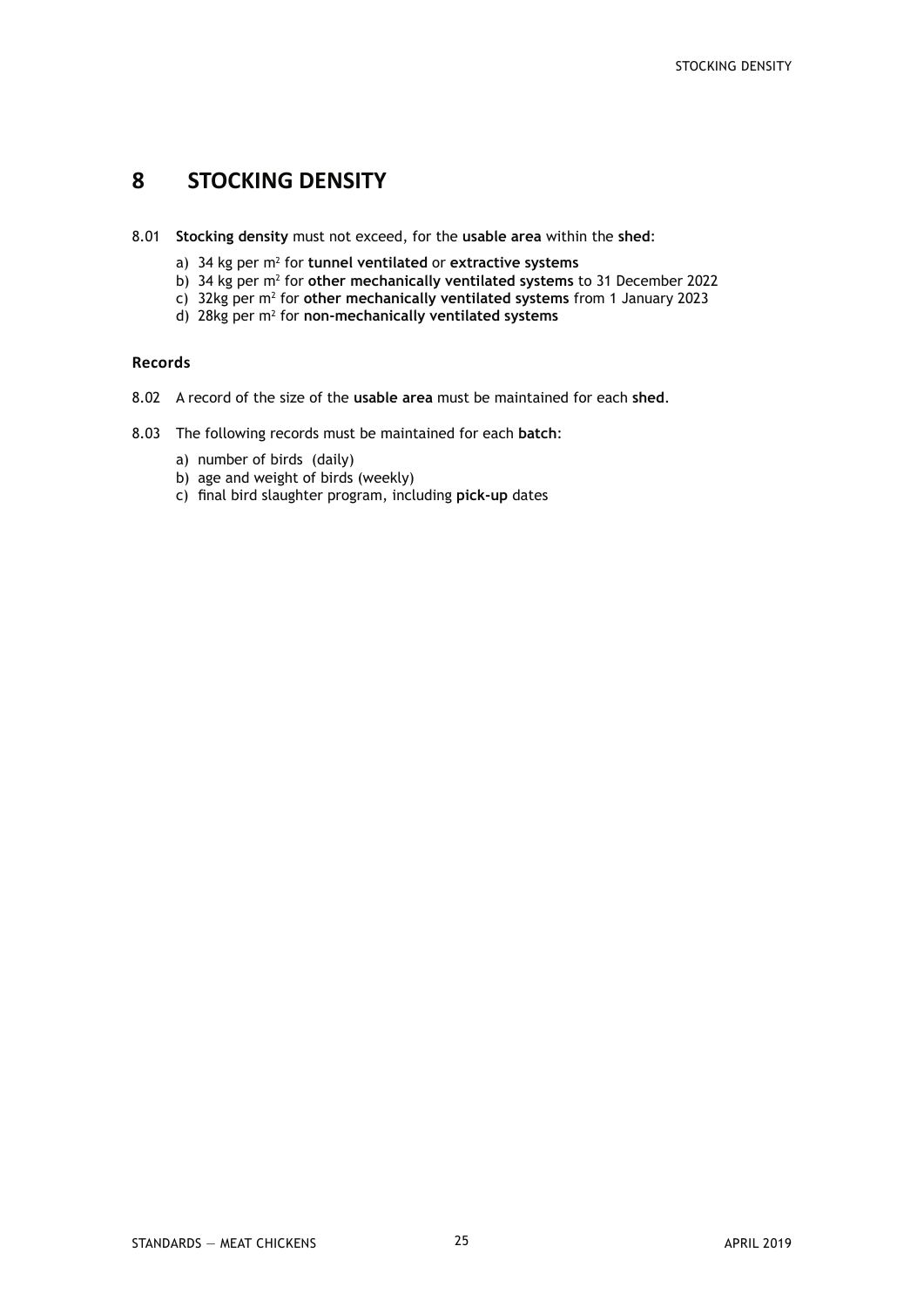## **9 ANIMAL HUSBANDRY AND MANAGEMENT**

- 9.01 Movements and activities by people in the **shed** must:
	- a) be slow and deliberate
	- b) minimise fear and injuries in the birds.
- 9.02 Where birds are found to be **entrapped** or have escaped:
	- a) they must be freed if **entrapped**, or caught promptly if they have escaped
	- b) prompt correction must be taken to avoid **entrapment** or escaping from reocurring
	- c) where correction to avoid **entrapment** or escaping requires infrastructure changes, this must be done as soon as practical
	- d) nature of the correction to avoid reoccurrence must be recorded.
- 9.03 Management or husbandry procedures that directly impact bird welfare and are not specified in these Standards must not be performed unless prior approval has been obtained from RSPCA Australia.

#### **Bird observation**

- 9.04 Birds (except chicks in the first 24 hours following **placement**) must be observed at least three times in a 24-hour period to check that their appearance, vocalisations and behaviour within the **shed** are normal.
- 9.05 From 21 days of age, weekly assessments must be made on a sample of 25 birds representative of the flock per **shed**, recording for each bird:
	- a) **hock burn score**
	- b) **foot pad lesion score**.
- 9.06 Where a **major reportable event** is identified during bird observations, including severe hock burn and/or foot pad lesions:
	- a) correction must be undertaken promptly to rectify the problem
	- b) nature of the problem must be recorded
	- c) date the problem was identified must be recorded
	- d) nature of correction undertaken must be recorded
	- e) date correction was undertaken must be recorded
	- f) nature of the corrective action to avoid reoccurence must be recorded.
- 9.07 Bird observations must be increased during periods of adverse environmental conditions (including during hot weather), disease outbreak, and any other circumstances in which bird health or welfare may be compromised.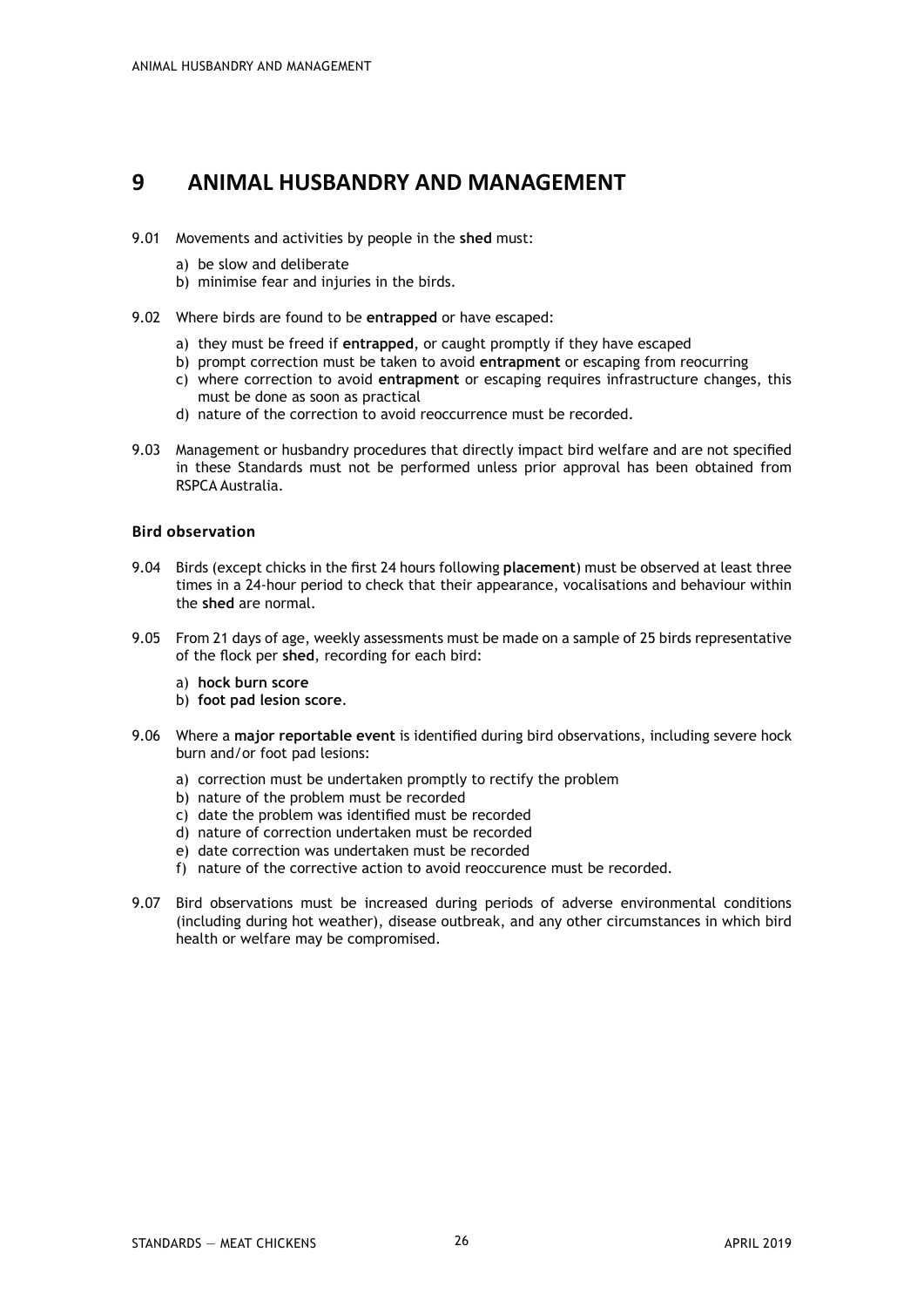## **10 ANIMAL HANDLING (on-farm, during catching, during transport, at the abattoir)**

- 10.01 Birds must be handled in a manner that minimises pain, suffering or distress.
- 10.02 Bird handling time must be kept to a minimum.
- 10.03 Birds must be approached and handled:
	- a) calmly and quietly
	- b) with an awareness of the bird's natural **flight zone**
	- c) in a manner that avoids injuries and/or mortalities.
- 10.04 Birds must not be:
	- a) moved or handled roughly
	- b) thrown or swung
	- c) hit
	- d) dragged
	- e) dropped
	- f) kicked
	- g) piled on top of one another.
- 10.05 Birds must not be caught, picked up or carried by the head, neck, wing, tail, or feathers.
- 10.06 Birds must be caught, picked up and carried individually with both hands supporting the bird's body while holding the wings against the bird's body or with one hand securing the legs and the other holding the bird against the person's body, unless:
	- a) during catching for slaughter or shackling when birds may be caught, picked up and carried by the leg
	- b) during catching for bird husbandry procedures when birds may be caught by one leg, and picked up and carried by both legs
	- c) where birds are transferred between **sheds** as part of a **brood-and-move system** when birds may be caught, picked up and carried by the body using one hand
	- d) for chicks, where they may be caught, picked up and carried by the body using one hand
	- e) prior to **euthanasia**, where the bird may be picked up by the base of both wings and supported by the breast.
- 10.07 Where birds are carried by the leg during catching for slaughter, no more than four birds may be carried in one hand.
- 10.08 Catching aids which may cause injury, entanglement, or result in birds being dragged must not be used.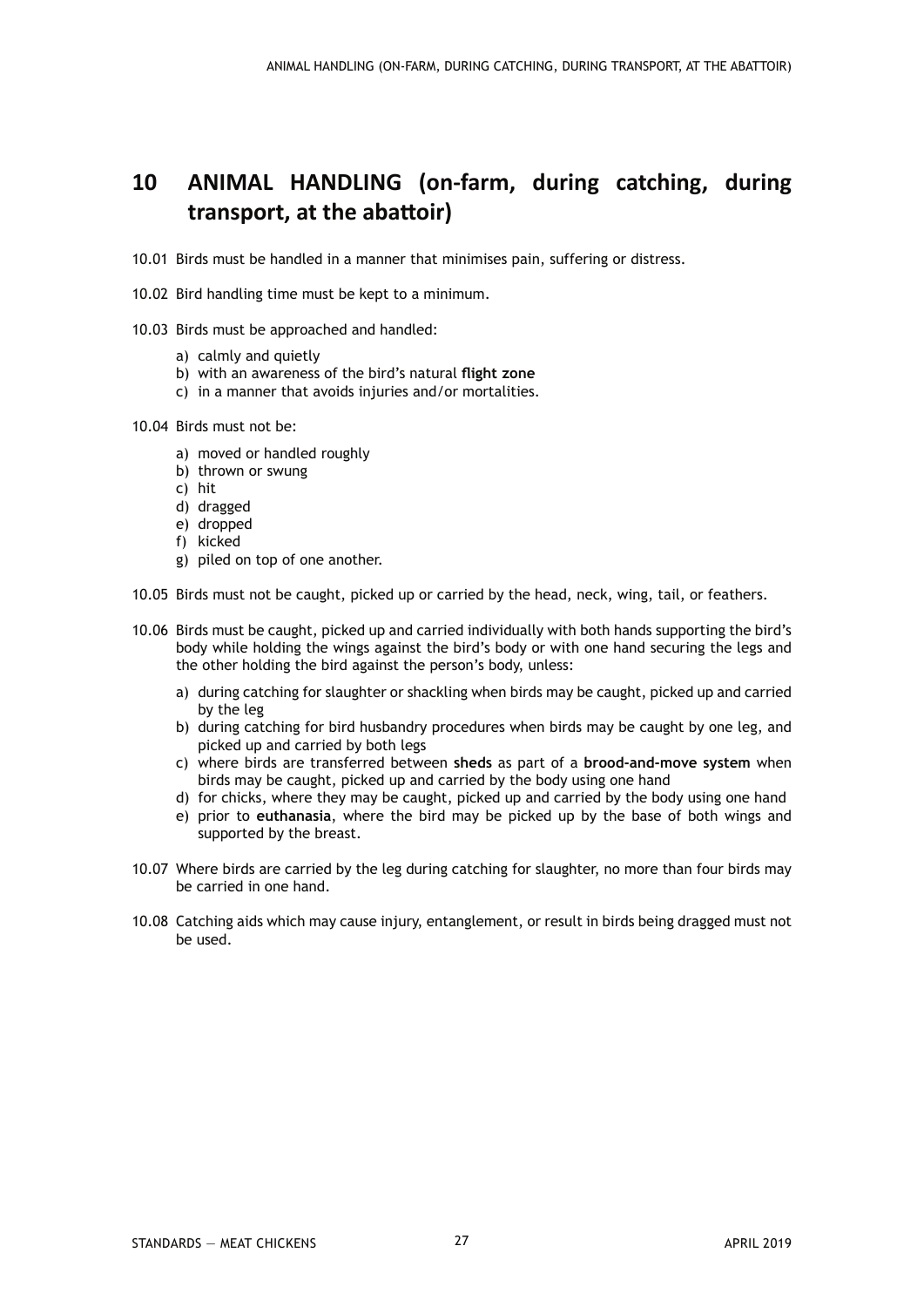## **11 EUTHANASIA (on-farm, during catching, during transport, at the abattoir)**

- 11.01 Birds must be **euthanased** in a manner that avoids pain, suffering or distress.
- 11.02 Birds must be **euthanased** promptly if they meet any of the following criteria:
	- a) are sick or injured and are not able to respond to treatment or recover or
	- b) are unable to reach feed or water due to a physical impediment or
	- c) have a **gait score** of 2.
- 11.03 The permitted methods for **euthanasia** of birds are:
	- a) manual cervical dislocation or
	- b) captive bolt device.
- 11.04 Cervical dislocation must be performed:
	- a) manually
	- b) without the use of objects to assist, unless for birds less than 7 days old (or of an equivalent size to a 7 day old bird), where a sharp, fixed, rigid object may be used to assist in cervical dislocation
	- c) holding the bird with both legs in one hand, the head in the other, unless the bird is being culled for poor leg health or the bird has apparent leg problems, in which case the base of both wings must be held in one hand instead of the legs
	- d) using a single quick and controlled stretching motion that dislocates the neck vertebrae from the cranium and severs the spinal cord and carotid arteries and causes immediate death at the first attempt.
- 11.05 Captive bolt devices must be designed, manufactured, maintained and operated to be:
	- a) appropriate for the size of the bird
	- b) fit for purpose
	- c) able to achieve immediate death at the first attempt.
- 11.06 The operator of a captive bolt device must:
	- a) appropriately restrain the bird to enable accurate positioning of the device
	- b) rest the captive bolt device on the top of the bird's head on the midline between the eyes where the brain is located, aim straight down, and administer the bolt directly over the skull on the top of the head.
- 11.07 Each bird must be checked to confirm it is dead immediately following the applied **euthanasia** method, evidenced by the following signs:
	- for cervical dislocation:
	- a) complete severance between the brain and the spinal cord, evident by feeling a gap in the neck vertebrae (where cervical dislocation has been performed)
	- for captive bolt device:
	- b) no **nictitating membrane reflex**
	- c) no rhythmic breathing
	- d) no neck tension
	- e) no vocalisation.
- 11.08 Where the **euthanasia** method has not resulted in immediate loss of consciousness and subsequent death: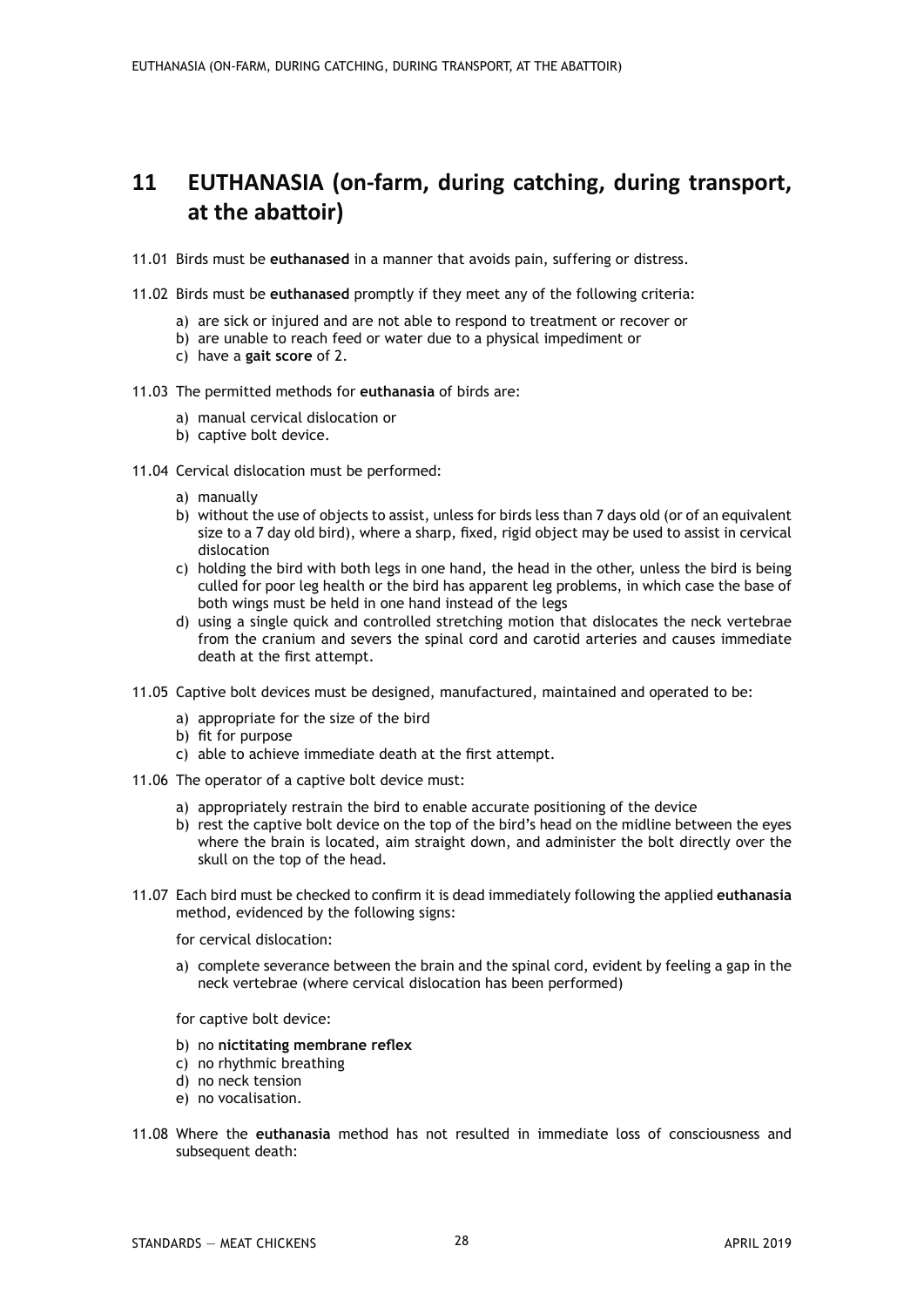- a) the method must be immediately repeated or another permitted method must be immediately applied
- b) equipment and/or method which resulted in failure must be checked and adjusted to correct any fault.
- 11.09 The following methods of **euthanasia** are not permitted:
	- a) killing pliers or other equipment that crushes the neck
	- b) methods of cervical dislocation that require spinning or flicking of the bird
	- c) mechanical methods of cervical dislocation
	- d) decapitation (unless as an unintended result of applying a permitted **euthanasia** method).
- 11.10 Where gas killing is being considered as a **euthanasia** method on farm,
	- a) RSPCA Australia must be provided with a detailed standard operating procedure outlining the method
	- b) it must not be performed unless prior approval has been obtained from RSPCA Australia.
- 11.11 **Euthanasia** methods not specified in these Standards must not be performed without prior approval from RSPCA Australia.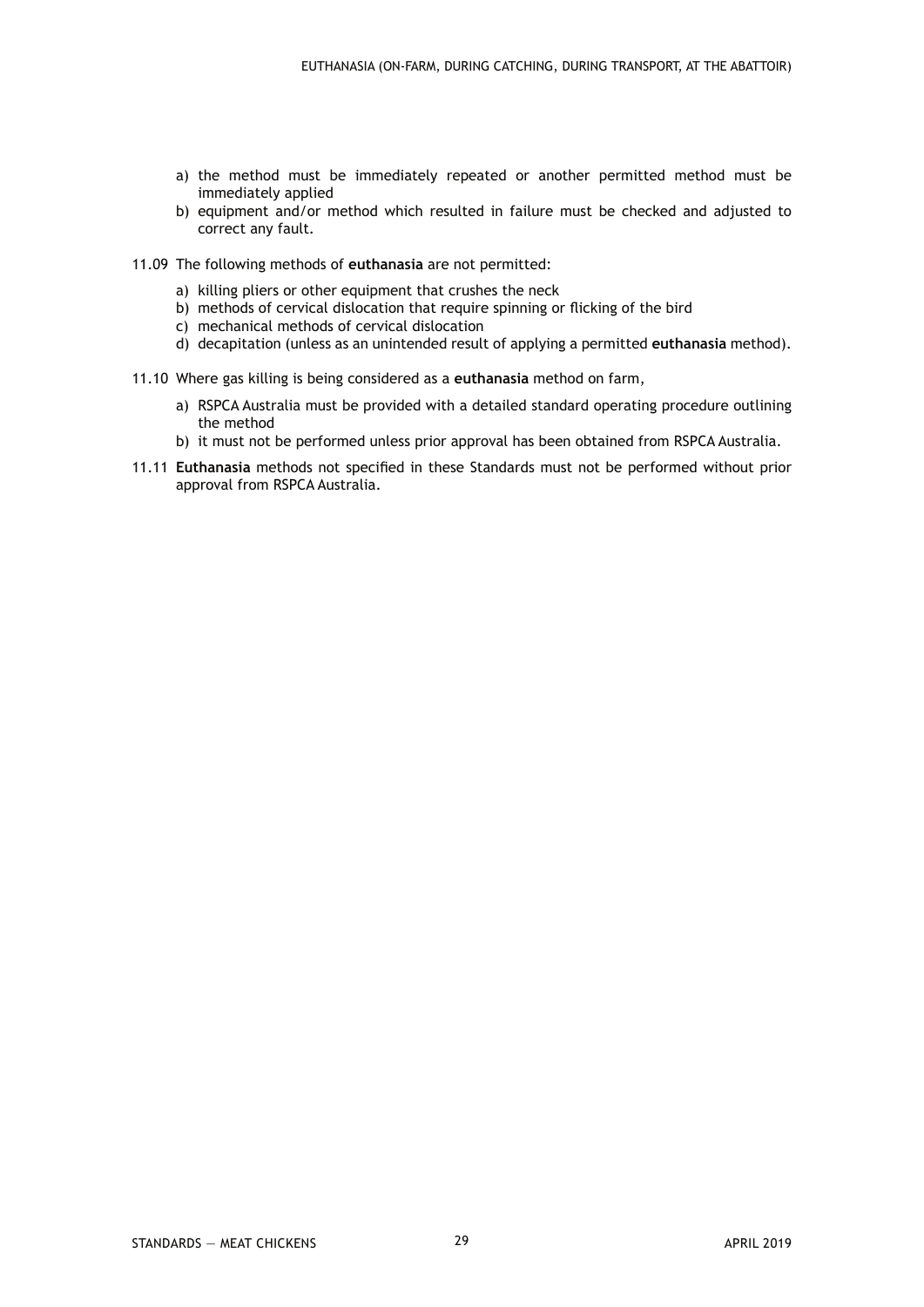## **12 CATCHING AND TRANSPORT**

- 12.01 All persons involved in the catching, loading, transport and unloading of birds must:
	- a) meet on-farm biosecurity procedures
	- b) be aware of and be able to implement emergency arrangements.
- 12.02 Action must be taken to minimise the risk of **heat stress** or **cold stress** to birds at catching, loading, unloading, during transport and while the vehicle is stationary.
- 12.03 The timing of catching, transport and slaughter must be coordinated to minimise the time birds spend on the transport vehicle.
- 12.04 Birds must not be off feed or water for more than 18 hours prior to slaughter.

#### **Pick-up**

- 12.05 From 1 January 2021, bird **pick-ups**, including final depopulation, must not take place on more than five occasions per **batch**.
- 12.06 Where birds are transferred between **sheds** as part of a **brood-and-move system**, this transfer:
	- a) must not occur more than once per **batch**
	- b) is included as a **pick-up**.
- 12.07 **Pick-ups** must not occur on two consecutive days in the same **batch**, unless in exceptional circumstances where it is required to complete full depopulation.
- 12.08 Where **pick-up**s have occurred on two consecutive days, RSPCA Australia must be notified.

#### **Preparation for catching**

- 12.09 Water facilities must not be removed until immediately before catching commences.
- 12.10 Removal of **perches** and **environmental enrichment** must coincide with removal of feed or water to minimise disturbance to the birds.
- 12.11 A visual assessment of birds must be made before catching commences to confirm they are **fit for the intended journey**.
- 12.12 Any birds not **fit for the intended journey** must be promptly treated or promptly **euthanased**.

#### **Catching**

- 12.13 At least one senior member of the catching team must be made responsible for supervising and maintaining RSPCA Standards throughout the catching process.
- 12.14 The catching process must be designed and managed to minimise any impact on any remaining birds.
- 12.15 Transport modules and crates must:
	- a) be clean and intact
	- b) not be able to cause injury to birds during loading, transport or unloading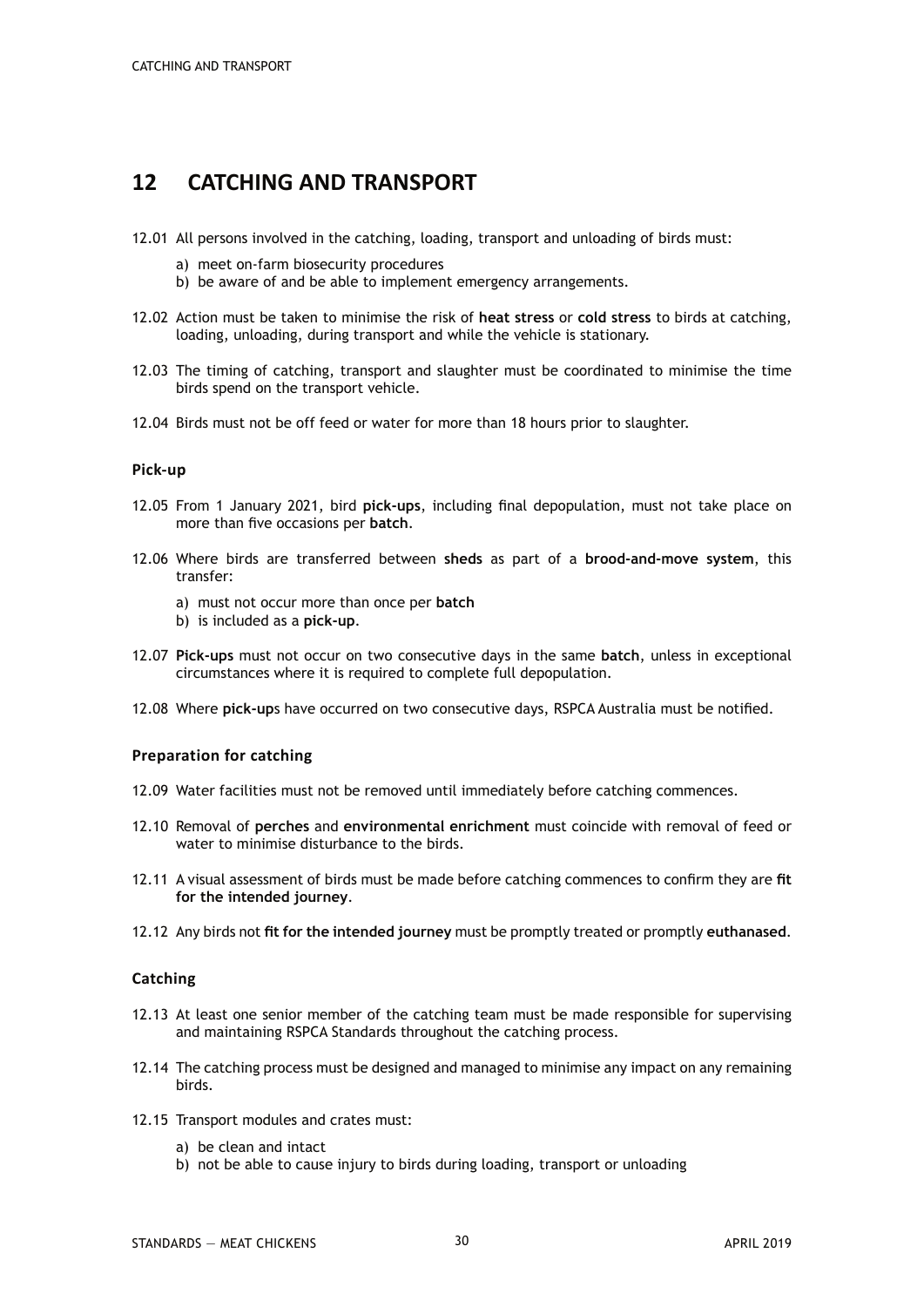- c) be of a depth and have openings of sufficient size to avoid injury to birds
- d) not be tilted at an angle where bird welfare may be compromised by piling or smothering.
- 12.16 Transport modules and crates must be inspected prior to birds being loaded, and any modules or crates that may cause injury to birds must be removed for disposal or repair.
- 12.17 Loading birds into transport modules and crates must take place inside the **shed.**
- 12.18 Transport modules and crates must provide sufficient floor space to allow all birds to sit comfortably at the same time.
- 12.19 Transport modules and crates must be closed in a manner that avoids any part of a bird's body becoming **entrapped**.

#### **Post catching**

- 12.20 Where part of a **batch** of birds is removed prior to final depopulation and birds remain in the **shed**:
	- a) birds must be checked and encouraged to re-distribute evenly throughout the **usable area** immediately after catching
	- b) the remaining birds must be provided with feed and water promplty after catching
	- c) all **perches** and **environmental enrichment** must be redistributed within the **shed** as soon as practical.

#### **Transport**

- 12.21 Only **transporters** that have been routinely assessed by RSPCA Australia and shown to comply with these transport standards may be used to transport RSPCA Approved birds.
- 12.22 **Transporters** must provide information relevant to these standards promptly to RSPCA Australia upon request.
- 12.23 **Transporters** must have emergency arrangements in place that include out of hours contacts and standard procedures for protecting bird welfare in the case of breakdowns, unexpected delays, accidents, and other circumstances that may affect the welfare of the birds during the journey.
- 12.24 Access roads and **pick-up** pads must be kept clear and be well-maintained to provide a level and compacted surface.
- 12.25 Transport modules and crates must be placed onto the transport vehicle at a speed and angle that minimises tilting and avoids injuries to the birds.

#### **Records**

- 12.26 A record must be maintained for each **pick-up**, including:
	- a) the name of the person responsible for the birds at catching
	- b) time and date feed and water is withdrawn
	- c) time and date catching commenced and concluded
	- d) number of birds caught
	- e) time and date of bird departure from **farm**
	- f) time and date of bird arrival at the **abattoir**
	- g) any problems identified and action taken.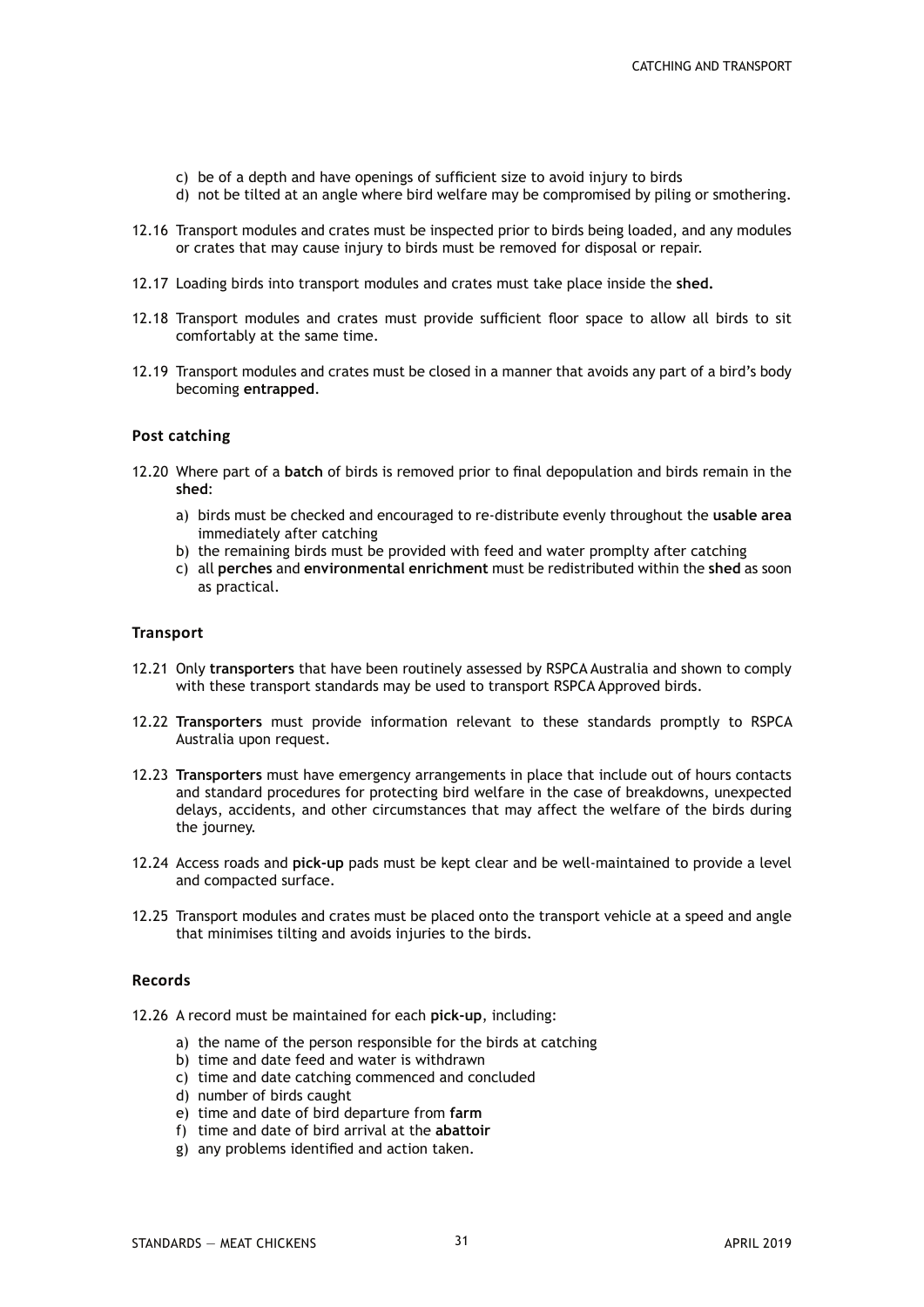## **13 SLAUGHTER**

- 13.01 Only **abattoirs** that have been routinely assessed by RSPCA Australia and shown to comply with these slaughter Standards may be used to slaughter RSPCA Approved birds.
- 13.02 **Abattoirs** must provide information relevant to these Standards to RSPCA Australia promptly upon request.
- 13.03 The **abattoir** must nominate a designated person (or persons) who is:
	- a) responsible for the oversight of animal welfare at the facility
	- b) responsible for ensuring that animal welfare assessment and monitoring of animal handling and slaughter is part of the **abattoir** quality assurance system
	- c) on **site** when live birds are being unloaded, handled and slaughtered
	- d) knowledgeable in all facets of handling and slaughter
	- e) responsible for monitoring adherence to these Standards
	- f) responsible for ensuring that breaches of animal welfare legislation are reported to the relevant regulator.
- 13.04 A Closed Circuit Television (CCTV) system must be installed and operational to allow a clear, unobstructed view and recording of live birds, including at:
	- a) unloading: from transport vehicles into **lairage** area
	- b) loading of transport modules and crates onto the system prior to **stunning**
	- c) removal of birds from transport modules and crates prior to **stunning**
	- d) all shackling points prior to **stunning**
	- e) electrical **stunning**: at **stunning** unit entry and exit and along entire waterbath
	- f) gas **stunning**: at **stunning** unit exit
	- g) neck cutting, including back-up.
- 13.05 Procedures for the use and review of CCTV footage must be in place and include at least the following:
	- a) routine monitoring by authorised staff at least once every 7 days to ensure these Standards are maintained
	- b) availability for viewing (both stored and real-time footage) by RSPCA Australia
	- c) storage of footage for a minimum of 14 days
	- d) recording of dates of routine monitoring together with notes of any problems identified and action taken.
- 13.06 **Stunning** and slaughter equipment must be:
	- a) designed, manufactured, maintained and operated to provide effective restraint, **stunning** and killing
	- b) checked at least at the start of each shift and change in bird size.
- 13.07 Procedures must be in place to manage equipment failure and other breakdowns that may impact bird welfare.
- 13.08 Methods of **stunning** and/or killing not specified in these Standards must not be performed without prior approval from RSPCA Australia.

#### **Lairage**

- 13.09 Upon arrival at the **abattoir**, birds must be placed in a **lairage** area that is:
	- a) covered to provide shelter and shade
	- b) fitted with fans and misting equipment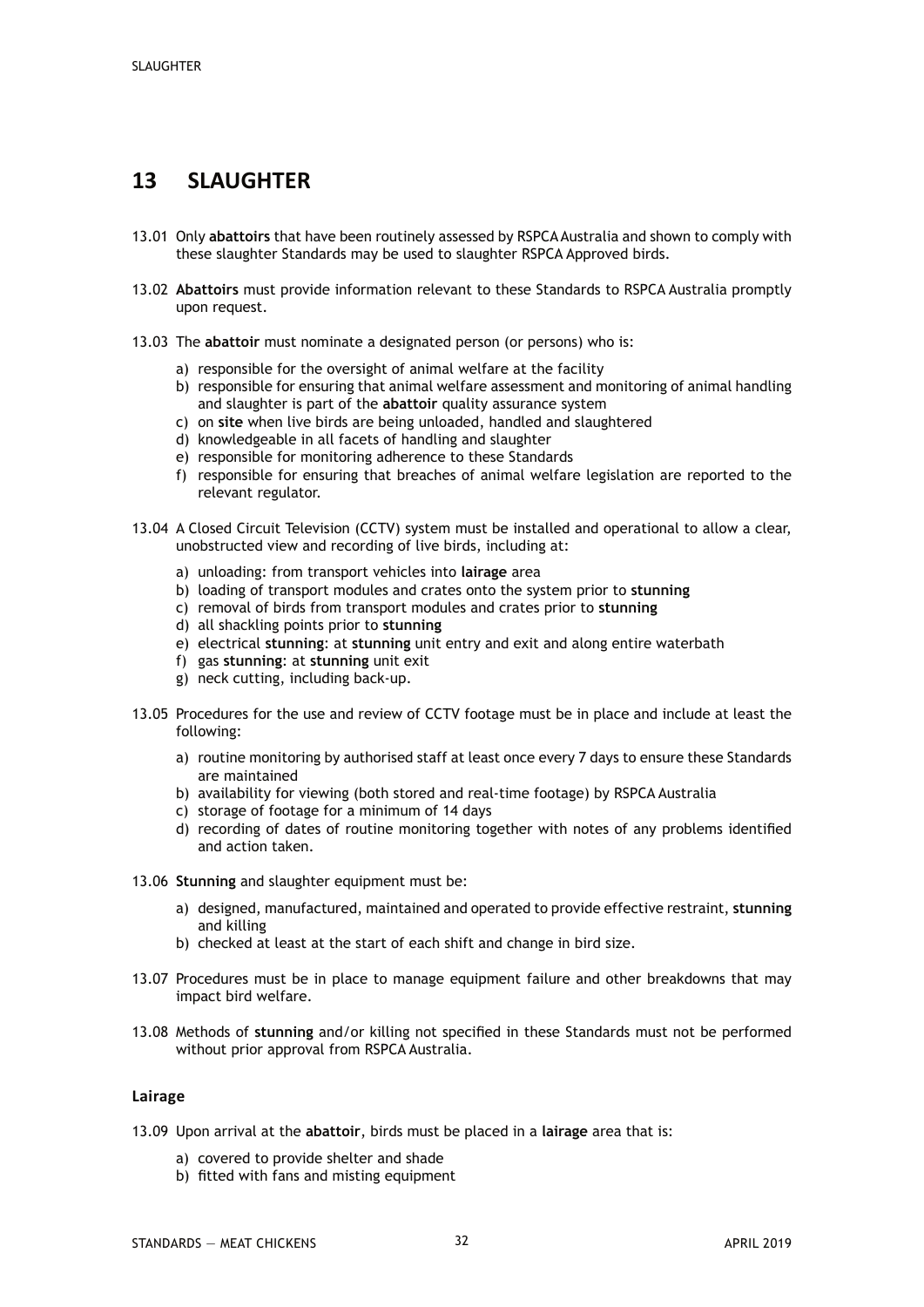- c) designed and operated to provide adequate air exchange between and within transport modules and crates
- d) able to allow effective inspection of birds.
- 13.10 Birds must be checked:
	- a) on arrival to identify birds suffering from injury, **heat stress** or **cold stress** or other signs of distress.
	- b) hourly for signs of **heat stress** or **cold stress** or other signs of distress.
- 13.11 Where a problem is identified during bird checks, correction must be undertaken promptly to rectify the problem.
- 13.12 Where a problem is identified during bird checks, the following must be recorded:
	- a) nature of the problem
	- b) date and time the problem was identified
	- c) nature of correction undertaken
	- d) date and time correction was undertaken
	- e) nature of the corrective action to avoid reoccurrence.
- 13.13 Where birds are tipped from transport modules, the system must be fitted with slides to minimise the distance between the transport module and the conveyor belt.
- 13.14 Where transport mortalities have occurred:
	- a) they must be promptly reported to the consignor with any problems identified
	- b) action must be taken by the consigner to address problems identified.
- 13.15 Transport modules and crates must be inspected following unloading of birds, and any modules or crates that may cause injury to birds must be repaired or disposed of.

#### **Shackling — Electrical stunning systems**

- 13.16 The shackling line, until immediately prior to **stunning**, must be operating to minimise wingflappping, head-raising, or disturbance to birds at any stage on the line.
- 13.17 A breast comforter must be present from the point at which the bird is shackled to the stunner entry and:
	- a) be operating effectively to minimise wing-flapping and head-raising
	- b) maintain contact with the breast of the bird in a manner that does not cause injury, discomfort or distress.
- 13.18 Shackling crews must place both of the bird's legs in the shackles:
	- a) firmly but gently
	- b) in a manner that birds cannot fall from the shackle line
	- c) only if shackles are clear of obstructions.
- 13.19 Birds must not be suspended from the shackle line for more than 60 seconds prior to **stunning**.
- 13.20 Where used, a shackling carousel must be constructed and/or provided with sufficient shacklers to avoid overcrowding and/or birds falling to the floor.
- 13.21 Shackles must be wet at the point where the bird's feet touch the shackle.
- 13.22 Shackles must have water applied in a manner that does not disturb the birds.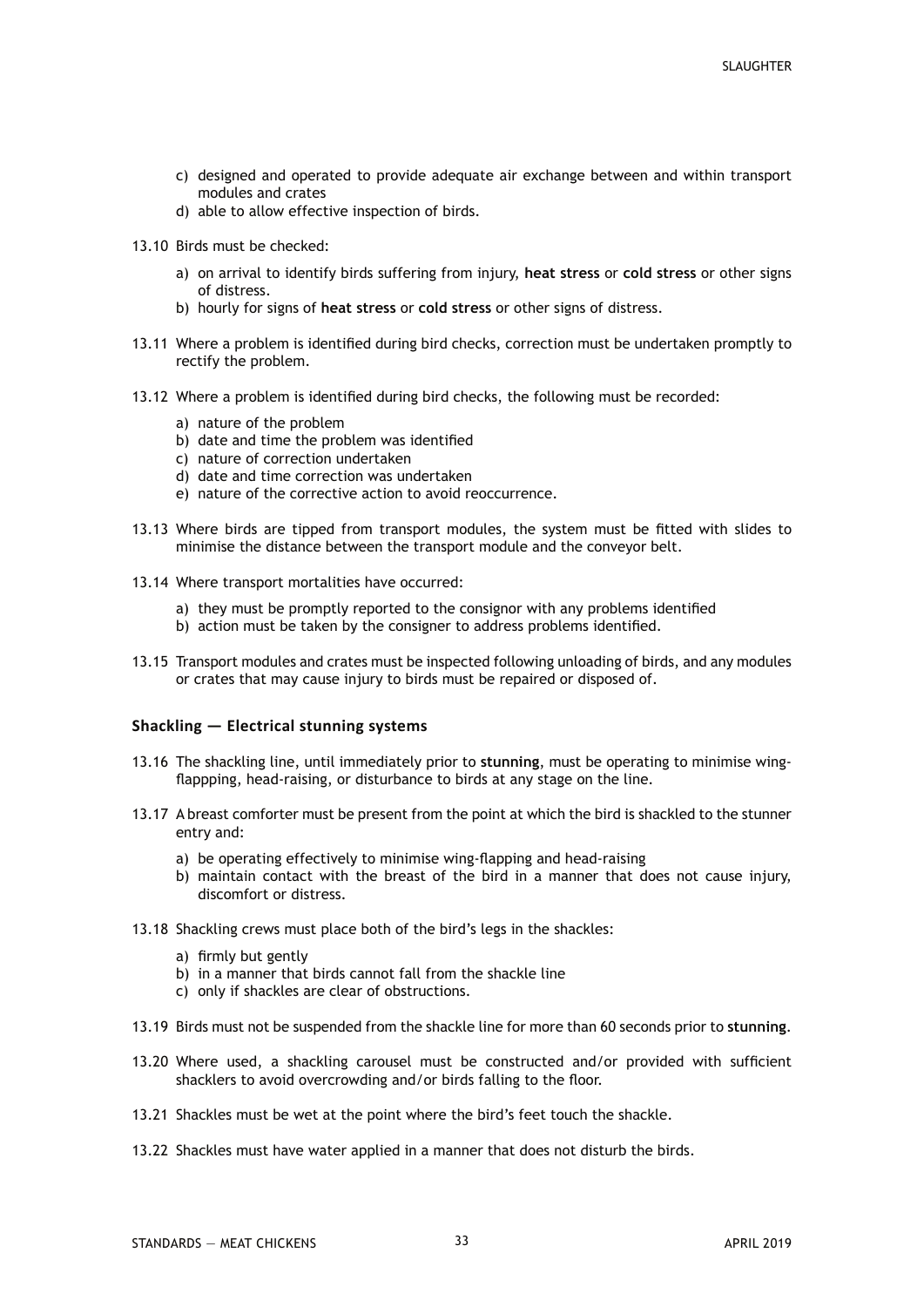- 13.23 The shackling area must be checked regularly to ensure that no birds have been left behind.
- 13.24 Transport modules and crates must be checked for birds that remain behind.
- 13.25 Transport modules and crates must have birds that remain behind immediately removed.
- 13.26 Birds with severe visible injury and runt birds must:
	- a) not be shackled
	- b) be **euthanased** promptly.

#### **Stunning**

- 13.27 Birds must be **stunned** prior to slaughter using one of the following methods:
	- a) electrical **stunning**
	- b) controlled atmosphere **stunning**.
- 13.28 Where birds are identified as ineffectively **stunned**, correction must be undertaken immediately.

#### **Electrical stunning systems**

- 13.29 Equipment, calibration, and procedures for electrical **stunning** must have as their primary purpose that:
	- a) **electrical stunning parameters** are effective for the size of the birds
	- b) birds do not receive pre-**stun** shocks
	- c) the bird's head is in immediate contact with the electrode
	- d) the bird's head is in contact with the electrode for the entire length of the waterbath or wet plate as relevant
	- e) current setting is accurately displayed and monitored
	- f) deviation from current setting is promptly rectified.
- 13.30 Birds must have their neck cut within 15 seconds of **stunning**.
- 13.31 The bird's neck must be cut in a manner that severs both carotid arteries.

#### **Controlled atmosphere stunning systems**

- 13.32 The transport module unloader must be checked for any birds that may have fallen to the floor or become trapped.
- 13.33 Fallen or trapped birds must be either placed into the entry of the controlled atmosphere **stunning** system or **euthanased** promptly.
- 13.34 Where conveyor systems are used, unloading of birds from transport modules onto the conveyor must be managed to avoid birds being on top of other birds within the controlled atmosphere **stunning** system.
- 13.35 Birds must not be exposed to carbon dioxide gas concentration >40% until they have lost consciousness.
- 13.36 Following exit from the controlled atmosphere **stunning** system at the point of shackling, birds must be monitored for signs of injury.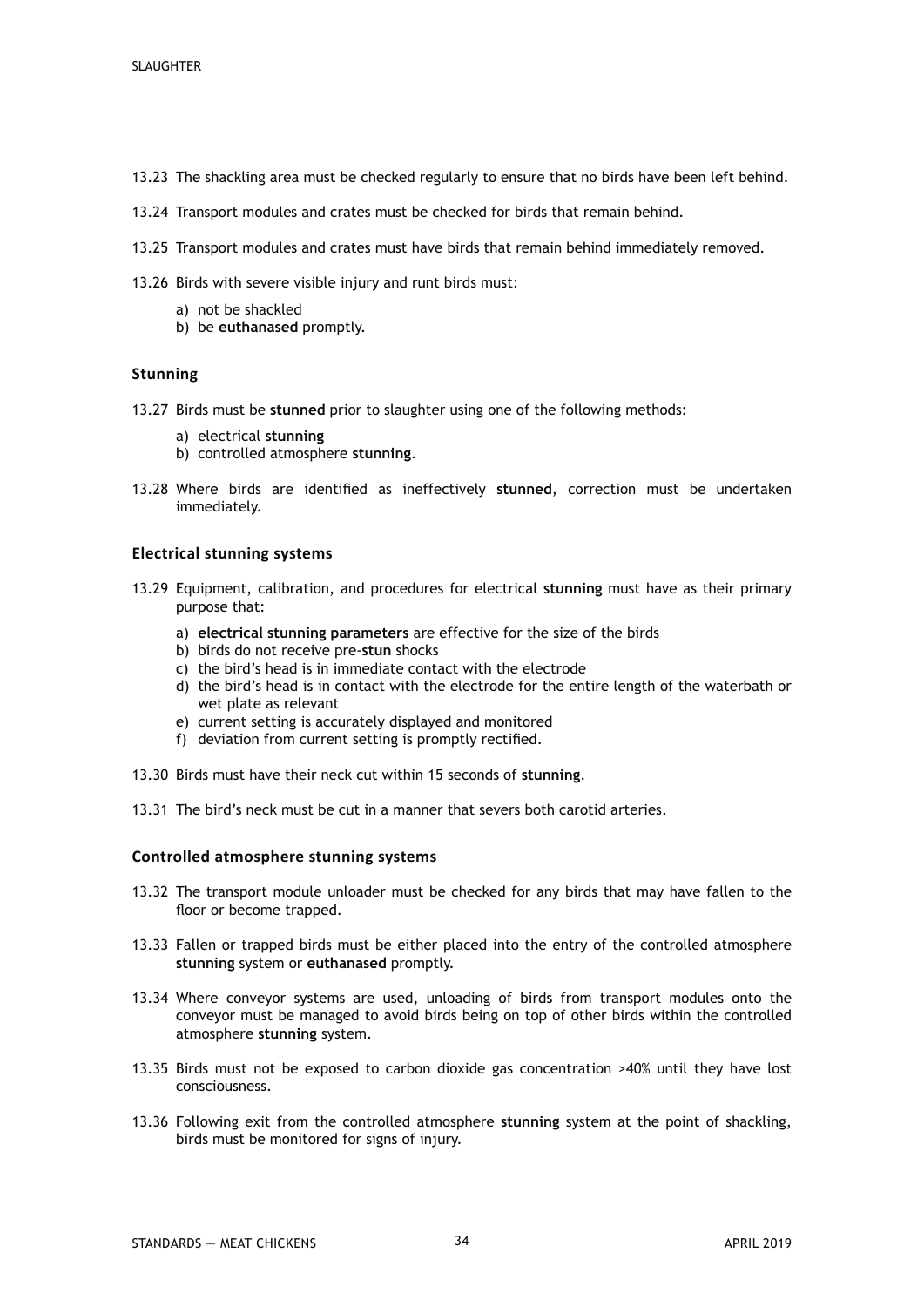- 13.37 Where bird injury is evident at the point of shackling following exit from the controlled atmosphere **stunning** system:
	- a) correction must be undertaken immediately, including equipment checks and adjustment
	- b) birds must not enter the controlled atmosphere **stunning** system until the problem has been rectified
	- c) nature of the corrective action to avoid reoccurrence must be recorded.
- 13.38 Gas concentration monitors that accurately indicate the gas concentrations at different phases must be present.
- 13.39 Gas concentration monitors must be calibrated regularly, as per the manufacturer's recommendations.
- 13.40 Dates of calibration of gas concentration monitors must be recorded together with notes of any problems identified and action taken.
- 13.41 **Stunning** equipment must be fitted with a visual or audible alarm which is automatically triggered when the equipment is not functioning effectively.
- 13.42 Persons must be available at all times when the controlled atmosphere **stunning** system is in operation to adjust the gas concentration immediately when required.
- 13.43 Birds must not enter the controlled atmosphere **stunning** system when:
	- a) alarms have been activated
	- b) there is any defect in the system.
- 13.44 Where used, the shackling carousel outside the controlled atmosphere **stunning** system must be constructed and/or provided with sufficient shacklers to avoid birds exiting the **stunning** unit falling to the floor.

#### **Bleeding out**

- 13.45 **Stunned** birds must be cut to bleed out without regaining consciousness.
- 13.46 Bleeding out time prior to scalding must be at least 120 seconds.
- 13.47 Manual and automated cutting systems must at all times have at least one back-up knife-hand ensuring that all birds are cut to bleed out without regaining consciousness.
- 13.48 If there are any **red birds**:
	- a) immediate action must be taken to rectify the problem and avoid any further birds being cut ineffectively
	- b) records must be kept of action taken
	- c) records must be kept of the number of **red birds** per **batch**.

#### **Animal-based welfare assessment**

- 13.49 The **abattoir** must have an internal animal-based welfare assessment system in place that:
	- a) describes an objective and consistent protocol for measuring bird welfare outcomes
	- b) establishes and records **trigger levels** associated with these welfare outcomes
	- c) ensures feedback is provided to the **farm** or **abattoir** (as relevant) when a **trigger level** is reached
	- d) ensures correction is undertaken when a **trigger level** relating to handling, **stunning** and/ or bleeding of birds at the **abattoir** is reached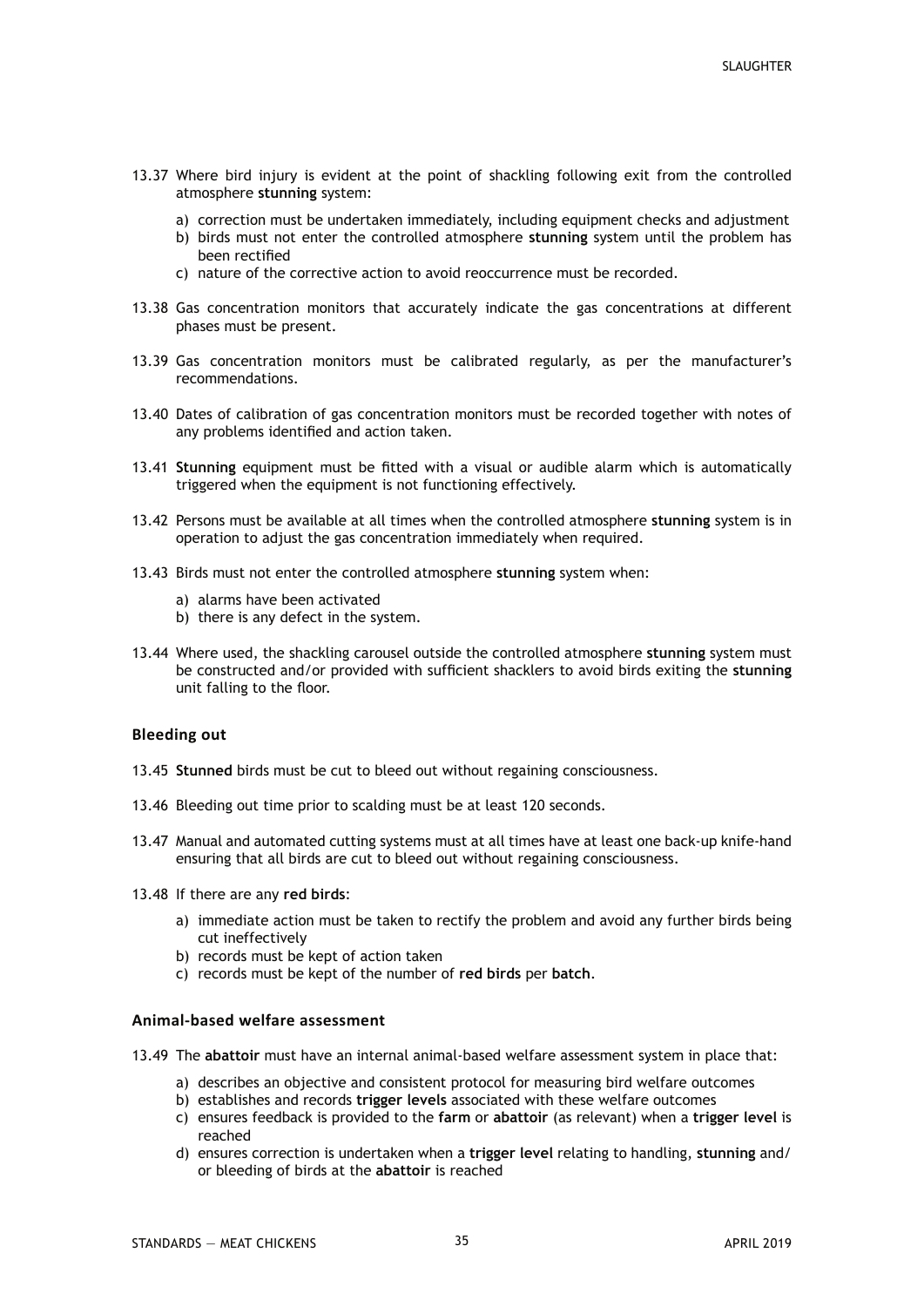- e) ensures the nature of the correction undertaken is recorded
- f) ensures the date/time the correction was undertaken is recorded
- g) ensures corrective action is undertaken to avoid reoccurrence of **trigger level** being reached.
- 13.50 For a random sample of 100 RSPCA Approved birds processed, the number of birds with the following must be recorded at least daily using the protocol described in the **abattoir**'s internal animal-based assessment system:

for birds from a randomly selected **farm**:

- a) foot pad lesions
- b) hock lesions
- c) breast lesions
- d) the severity of the lesions
- e) broken and dislocated bones and bruises, including leg damage and leg injuries
- f) scratches

following each calibration of equipment and at least daily:

- g) number of birds receiving pre-**stun** shocks (electrical waterbath systems only)
- h) number of birds where the head is not in contact with the electrode for the entire length of the waterbath or wet plate as relevant (electrical waterbath systems only)
- i) number of birds at stunner exit (at point of shackling for gas **stunning** systems) not effectively **stunned**
- j) number of birds not effectively cut.

#### **Records**

- 13.51 The following must be recorded for each **batch**:
	- a) hourly checks of the birds in **lairage** to monitor bird welfare and signs of **heat stress** or **cold stress** or other signs of distress
	- b) number of birds dead on arrival (**trigger level** and actual rates)
	- c) reason(s) for death on arrival, if **trigger level** reached
	- d) slaughter date
	- e) holding time (time in **lairage**)
	- f) number of birds slaughtered
	- g) total number of **red birds**
	- h) segregation of RSPCA Approved birds.

#### **Traceability**

- 13.52 RSPCA Approved birds must be separated from other birds at all times.
- 13.53 All carcasses (and product) from RSPCA Approved birds must be checked for source identification and clearly marked as RSPCA Approved before leaving the **abattoir**.
- 13.54 Supporting documentation and evidence of physical separation of RSPCA Approved birds, carcasses and products from other birds (and products) must be demonstrated.

#### **END OF STANDARDS**